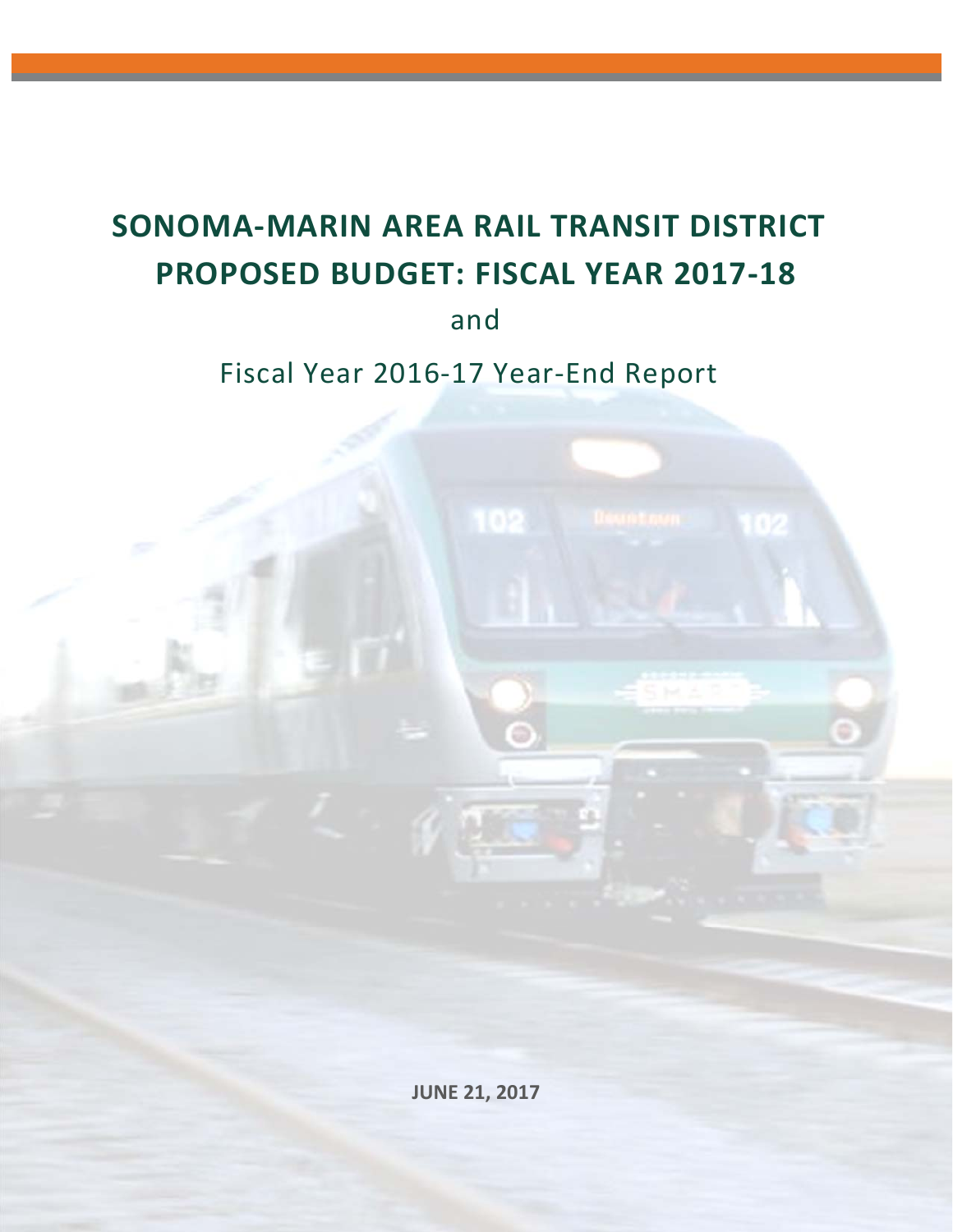### **PROPOSED BUDGET: FISCAL YEAR 2017‐18**

and Fiscal Year 2016‐17 Year‐End Report

#### **CONTENTS**

#### **1. OVERVIEW: YEAR‐END FINANCIAL REPORT AND PROPOSED BUDGET**

TABLE 1: OVERVIEW FY 2016‐17 and FY 2017‐18

#### **2. YEAR‐END FINANCIAL REPORT: FY 2016‐17 REVISED**

OVERVIEW

TABLE 2: FY 2016‐17 YEAR‐END REPORT

DISCUSSION ‐‐ YEAR‐END REPORT

#### **3. PROPOSED BUDGET: FY 2017‐18**

OVERVIEW

TABLE 3: PROPOSED BUDGET FY 2017‐18

DISCUSSION ‐‐ PRELIMINARY BUDGET

TABLE 4: POSITION AUTHORIZATION FY 2017‐18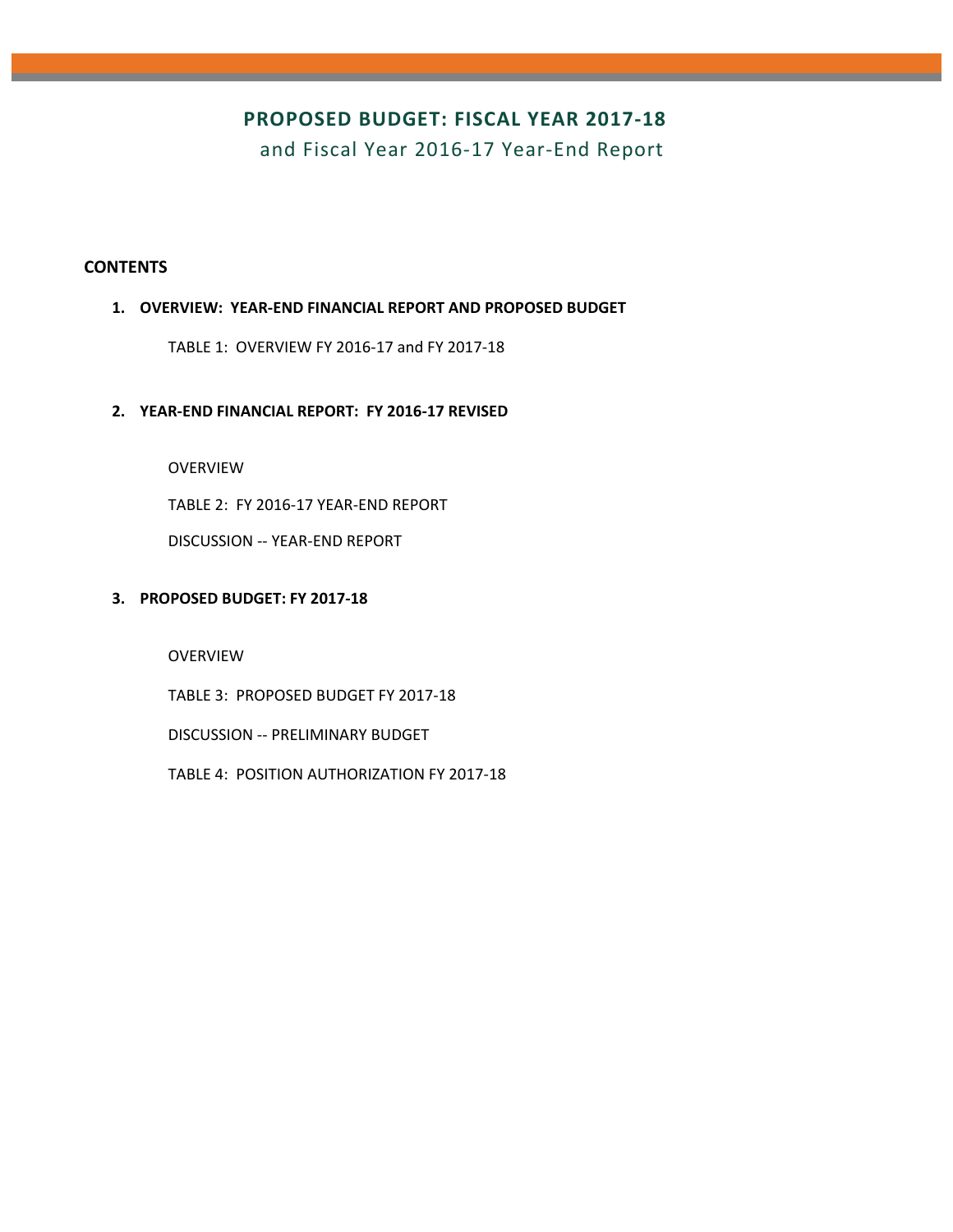#### OVERVIEW

SMART's two‐year budget document contains both the Fiscal Year 2016‐17 Year‐End Financial Report, which reflects financial changes since the budget was approved in June 2016, and the Proposed Fiscal Year 2017‐18 Annual Budget to begin in July 2017. The Year‐End Financial Report reflects ongoing capital activity on completion of the Phase 1 project, as well as ramp up for the Larkspur extension. The Proposed Annual Budget contains both ongoing Phase 1 project activities and our projected costs for a full year of passenger service.

**TABLE 1** (below) provides a combined, broad overview of SMART's budget, including the final report on the end of Fiscal Year 2016‐17 and the Proposed Budget for Fiscal Year 2017‐18. This chart also shows funds available in SMART's Beginning Fund Balance, which are not annual revenues but contain sales tax funds reserved for completion of the capital project, startup activities, and future financial needs. Detailed discussion of the annual components of each fiscal year and additional charts are provided in the pages that follow, including a breakout of expenditures by Administration, Operations and Capital expenditures.

| TABLE 1                                                    |                                                  |                                                                             |                                                   |  |  |  |  |  |
|------------------------------------------------------------|--------------------------------------------------|-----------------------------------------------------------------------------|---------------------------------------------------|--|--|--|--|--|
| <b>BUDGET REPORT: SUMMARY OF ALL REVENUES AND EXPENSES</b> |                                                  |                                                                             |                                                   |  |  |  |  |  |
|                                                            | FY 2016-17                                       | FY 2016-17                                                                  | FY 2017 18                                        |  |  |  |  |  |
|                                                            | <b>APPROVED BUDGET ALL</b><br><b>DEPARTMENTS</b> | <b>YEAR END ACTUALS &amp;</b><br><b>ESTIMATES</b><br><b>ALL DEPARTMENTS</b> | <b>PROPOSED BUDGET: ALL</b><br><b>DEPARTMENTS</b> |  |  |  |  |  |
| <b>REVENUES</b>                                            |                                                  |                                                                             |                                                   |  |  |  |  |  |
| <b>Beginning Fund Balance</b>                              | 67,014,497                                       | 78,674,736                                                                  | 54,362,265                                        |  |  |  |  |  |
| Sales/Use Taxes                                            | 36,286,248                                       | 36,286,248                                                                  | 37,011,973                                        |  |  |  |  |  |
| Interest and Lease Earnings                                | 864,697                                          | 961,154                                                                     | 689,088                                           |  |  |  |  |  |
| Intergovernmental Revenues - Grants                        | 20,522,580                                       | 17,580,611                                                                  | 18,641,961                                        |  |  |  |  |  |
| <b>Charges for Services -- Fares, Parking and Fees</b>     | 2,006,000                                        | 53,343                                                                      | 2,980,000                                         |  |  |  |  |  |
| Miscellaneous Revenues                                     | 60,000                                           | 334,573                                                                     | 50,000                                            |  |  |  |  |  |
| <mark>ITOTAL REVENUES INCLUDING FUND BALANCE</mark>        | 126,754,022                                      | 133,890,665                                                                 | 113,735,288                                       |  |  |  |  |  |
| <b>EXPENDITURES</b>                                        |                                                  |                                                                             |                                                   |  |  |  |  |  |
| <b>Salaries and Benefits</b>                               | 16,503,572                                       | 15,578,572                                                                  | 18,866,052                                        |  |  |  |  |  |
| Services and Supplies                                      | 12,107,969                                       | 10,873,445                                                                  | 14,549,441                                        |  |  |  |  |  |
| <b>Other Charges and Payments</b>                          | 13,663,527                                       | 13,773,099                                                                  | 14,314,100                                        |  |  |  |  |  |
| <b>Buildings, Capital Improvements, and Equipment</b>      | 58,346,630                                       | 39,877,764                                                                  | 38,445,239                                        |  |  |  |  |  |
| <b>Interfund Transfers</b>                                 | (1, 196, 770)                                    | (1,066,770)                                                                 | (1,208,467)                                       |  |  |  |  |  |
| Contingency & Equipment Reserve                            | 600,000                                          | 492,290                                                                     | 1,125,000                                         |  |  |  |  |  |
| <b>Depreciation</b>                                        | 5,191,464                                        | 5,191,464                                                                   | 15,698,600                                        |  |  |  |  |  |
| <b>TOTAL EXPENDITURES</b>                                  | 105,216,392                                      | 84,719,863                                                                  | 101,789,965                                       |  |  |  |  |  |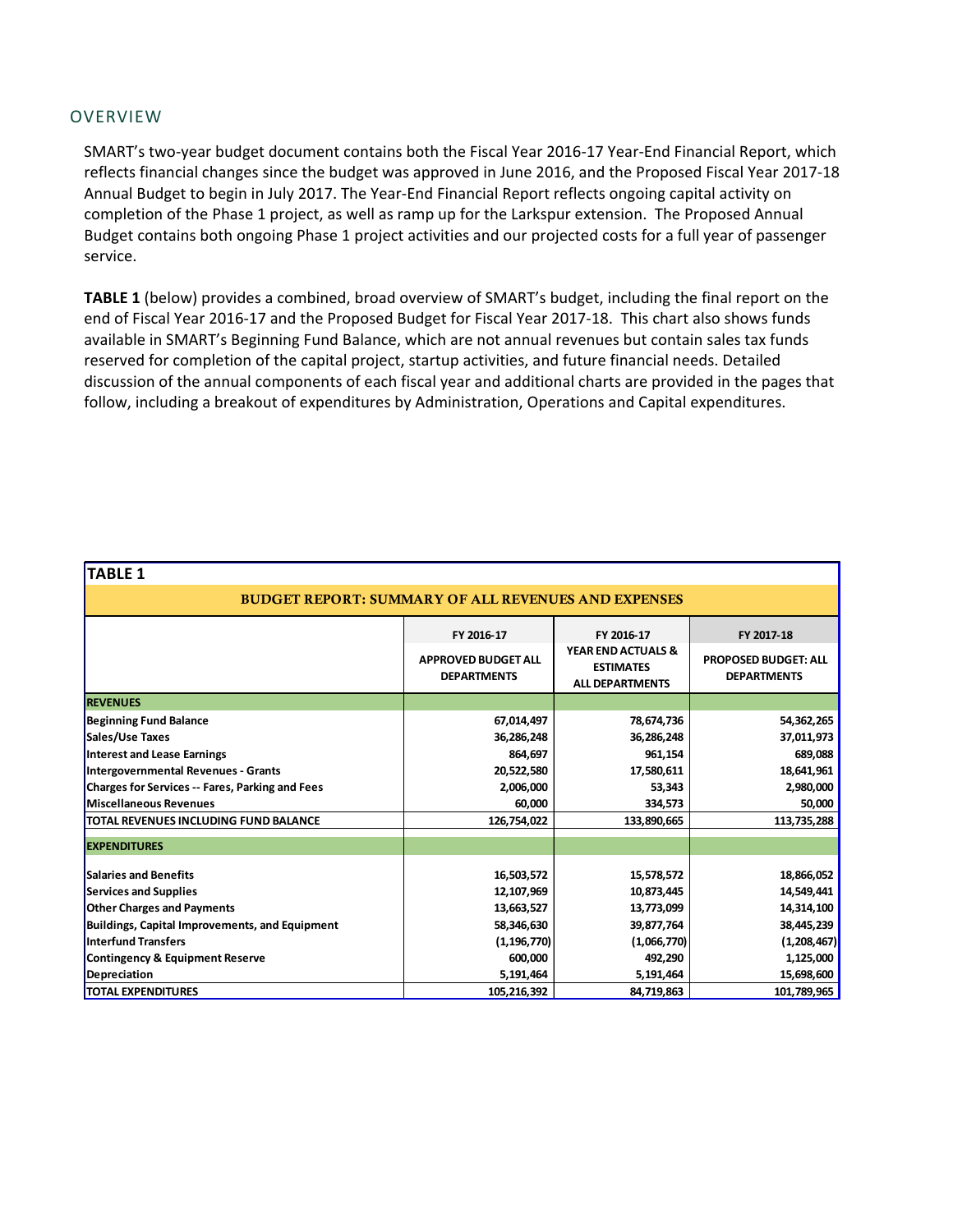### YEAR‐END FINANCIAL REPORT: FY 2016‐17 ACTUALS AND ESTIMATES

#### **YEAR‐END FINANCIAL REPORT OVERVIEW – TABLE 2:**

The Year‐end Fiscal Year 2016‐17 Financial Report reflects both actual revenues and expenditures to date and estimates for the final weeks of the fiscal year. **TABLE 2**, on the following pages, detail the changes from the Budget as approved by the Board, including subsequent amendments. Where there is a significant change of \$25,000 or more, we have provided an explanation of those changes. A more detailed discussion of the Year‐End Financial Report is provided after presentation of **TABLE 2.**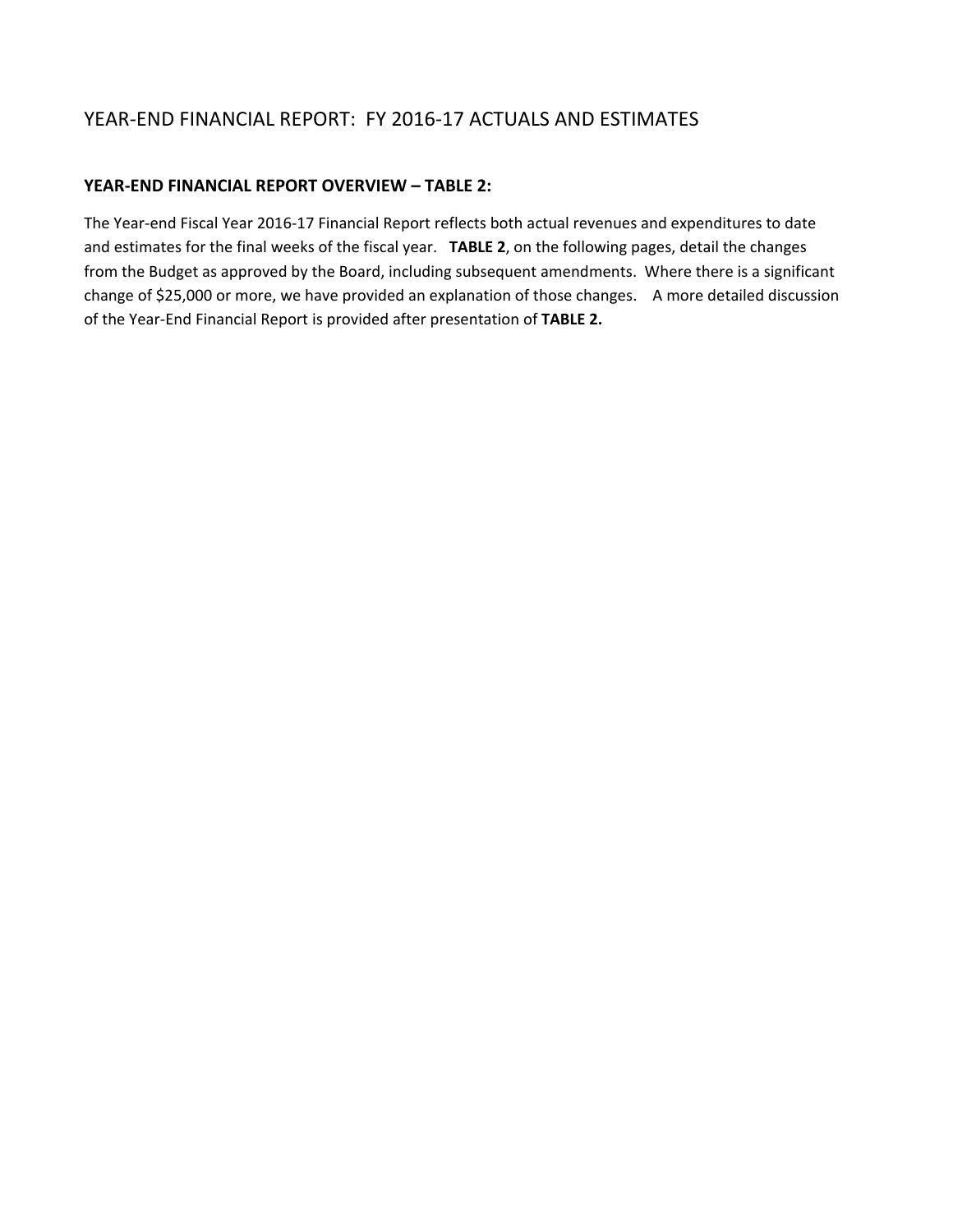# YEAR-END FINANCIAL REPORT: FY 2016-17 REVISED BUDGET

ADMINISTRATION, CAPITAL AND OPERATIONS

|                                      | FY 2016-17             | FY 2016-17             |                                                                      |
|--------------------------------------|------------------------|------------------------|----------------------------------------------------------------------|
|                                      |                        | YEAR-END ACTUALS       |                                                                      |
| <b>DESCRIPTION</b>                   | <b>APPROVED BUDGET</b> | <b>&amp; ESTIMATES</b> | <b>EXPLANATION OF SIGNIFICANT CHANGES</b>                            |
| <b>REVENUES:</b>                     |                        |                        |                                                                      |
| <b>Sales/Use Taxes</b>               |                        |                        |                                                                      |
| Board of Equalization Cost on Taxes  | 842,890                | 847,860                |                                                                      |
| Sales Tax withheld by Trustee        | 13,600,350             | 13,600,350             |                                                                      |
| Net Sales Tax                        | 21,843,008             | 21,838,038             |                                                                      |
| <b>Total Sales/Use Taxes</b>         | 36,286,248             |                        | 36,286,248 Sales tax anticipated to be on budget                     |
| Intergovernmental Revenues           |                        |                        |                                                                      |
| State - Grant Funds                  | 2,104,500              |                        | 469,683 Tied to expenditures that have shifted to new Fiscal Year    |
| Federal - ISTEA                      |                        |                        | 182,499 Project closeout originally anticipated in prior year        |
| Federal - Grant Funds                | 7,152,966              |                        | 8,087,468 Pathway costs shifted from prior year for completion       |
| <b>Other Governments</b>             | 2,478,177              |                        | 2,881,949 Project reimbursements from Santa Rosa, Sonoma and Marin   |
| Measure M - Sonoma County            | 350,000                |                        | 10,000 Tied to pathway design occurring in FY2018                    |
| MTC - Bridge Tolls                   | 8,436,937              |                        | 5,949,012 Funds shifted to FY2018 to match rail vehicle expenditures |
| Total Intergovernmental Revenues     | 20,522,580             | 17,580,611             |                                                                      |
| <b>Use of Money/Property</b>         |                        |                        |                                                                      |
| <b>Interest Earnings</b>             | 377,500                |                        | 473,957 Higher fund balance and resulting earnings                   |
| Rent - Real Estate                   | 487,197                | 487,197                |                                                                      |
| <b>Total Use of Money/Property</b>   | 864,697                | 961,154                |                                                                      |
| <b>Charges for Services</b>          |                        |                        |                                                                      |
| Fare Revenue                         | 1,976,000              |                        | Fare revenue shifted to FY18                                         |
| Other Charges - Fees, Reimbursements | 30,000                 |                        | 53,343 Higher right-of-entry permit fees                             |
| <b>Total Charges for Services</b>    | 2,006,000              | 53,343                 |                                                                      |
| <b>Miscellaneous Revenues</b>        |                        |                        |                                                                      |
| Sale - Lease/Purchase                |                        |                        | 261,855 Real estate option payments                                  |
| Miscellaneous Revenue                | 60,000                 | 72,718                 |                                                                      |
| <b>Total Miscellaneous Revenues</b>  | 60,000                 | 334,573                |                                                                      |
| <b>TOTAL REVENUES</b>                | 59,739,525             | 55,215,929             |                                                                      |

**PAGE 1 of 3 (Continued Next Page)**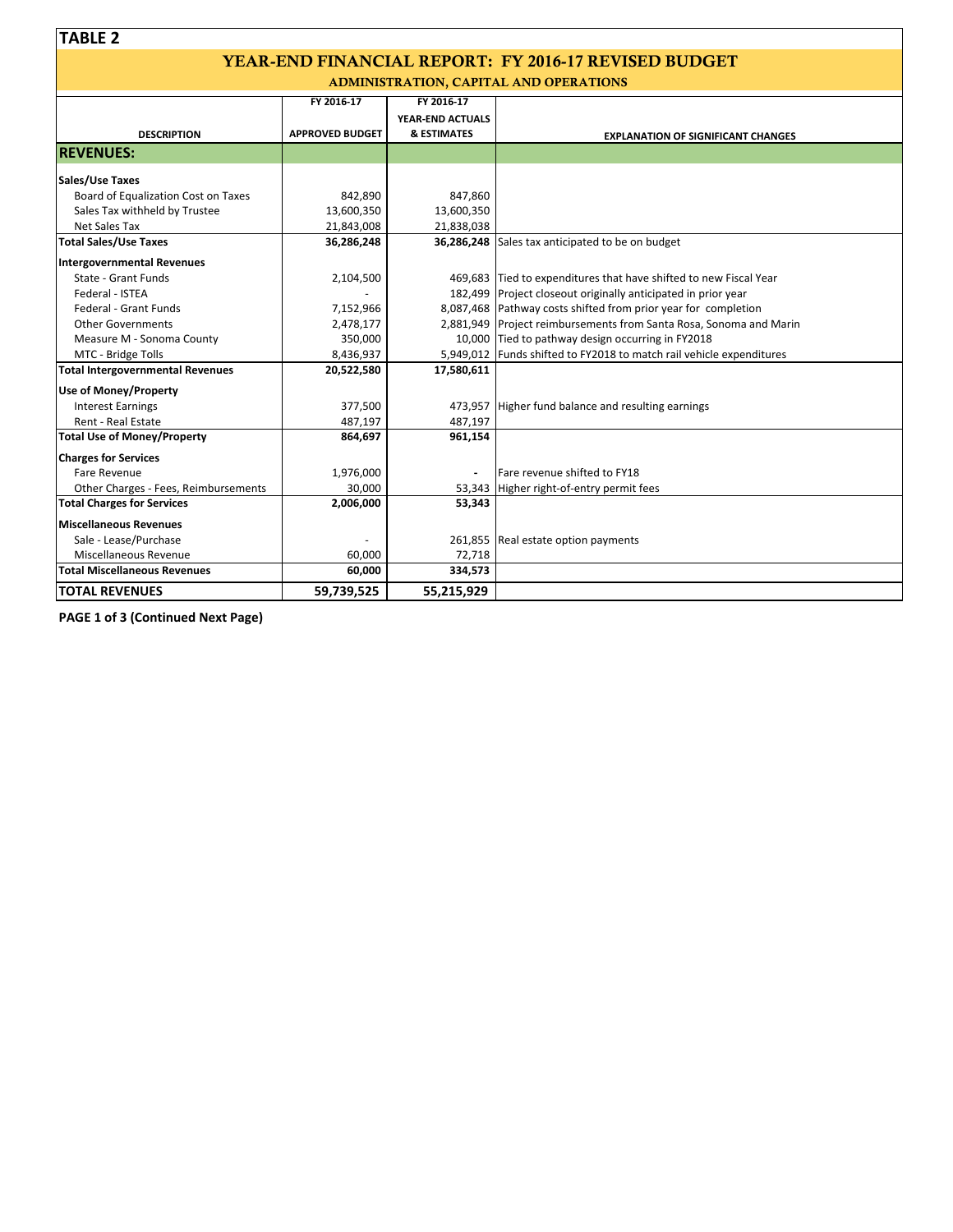# YEAR-END FINANCIAL REPORT: FY 2016-17 REVISED BUDGET

ADMINISTRATION, CAPITAL AND OPERATIONS

|                                                                | FY 2016-17             | FY 2016-17             |                                                                                       |
|----------------------------------------------------------------|------------------------|------------------------|---------------------------------------------------------------------------------------|
|                                                                |                        | YEAR-END ACTUALS       |                                                                                       |
| <b>DESCRIPTION</b>                                             | <b>APPROVED BUDGET</b> | <b>&amp; ESTIMATES</b> | <b>EXPLANATION OF SIGNIFICANT CHANGES</b>                                             |
| <b>EXPENDITURES:</b>                                           |                        |                        |                                                                                       |
| <b>ADMINISTRATION</b>                                          |                        |                        |                                                                                       |
| <b>Salaries and Benefits</b>                                   |                        |                        |                                                                                       |
| <b>Employee Salaries</b>                                       | 3,269,600              | 3,269,600              |                                                                                       |
| <b>Employee Benefits</b>                                       | 930,337                | 930,337                |                                                                                       |
| <b>Total Salaries and Benefits</b>                             | 4,199,937              | 4,199,937              |                                                                                       |
|                                                                |                        |                        |                                                                                       |
| <b>Services and Supplies</b><br>Communications                 | 55,026                 |                        | 174,070   One-time termination charges - internet provider switch for ongoing savings |
| Insurance                                                      | 2,073,693              |                        | 1,629,128   Decreased amount due to shift in passenger operations                     |
| Maintenance-Facilities                                         | 13,502                 | 17,530                 |                                                                                       |
| Miscellaneous Expense                                          | 41,600                 | 36,900                 |                                                                                       |
| Office Expense                                                 | 118,480                | 96,725                 |                                                                                       |
| Postage, Printing, Periodicals                                 | 39,700                 | 29,200                 |                                                                                       |
| <b>Accounting/ Payroll Services</b>                            | 85,701                 | 84,401                 |                                                                                       |
| <b>Professional Services</b>                                   | 906,796                |                        | 753,004 Reduced need for IT consulting                                                |
| Agency Extra Help                                              | 100,000                |                        | 50,000 Reduced need for staff coverage                                                |
| Board of Equalization Administrative Fees                      | 842,890                | 847,860                |                                                                                       |
| Legal Services                                                 | 485,000                |                        | 751,500 Increase due to labor negotiations, regulatory expertise (see writeup p.)     |
| Rents/Leases                                                   | 680,369                |                        | 710,910 Includes new lease for Cotati customer service                                |
| Computer Software and Hardware                                 | 394,198                |                        | 268,810 Shift of hardware purchases to FY18                                           |
| <b>Public Outreach</b>                                         | 573,000                |                        | 520,100 Savings on printing/other services                                            |
| Training, Travel and Memberships                               | 149,873                |                        | 112,792 Based on actual expenses to date                                              |
| Mileage Expense                                                | 48,020                 | 37,640                 |                                                                                       |
| <b>Total Services and Supplies</b>                             | 6,607,848              | 6,120,569              |                                                                                       |
|                                                                |                        |                        |                                                                                       |
| <b>Other Charges and Payments</b>                              |                        |                        |                                                                                       |
| Bond Principal, Interest                                       | 13,600,350             | 13,600,350             |                                                                                       |
| Settlements                                                    |                        | 113                    |                                                                                       |
| Depreciation                                                   | 5,191,464              | 5,191,464              |                                                                                       |
| <b>Total Other Charges</b>                                     | 18,791,814             | 18,791,927             |                                                                                       |
| <b>Buildings &amp; Capital Improvements (Capital Assets)</b>   |                        |                        |                                                                                       |
| Equipment                                                      | 69,000                 | 63,210                 |                                                                                       |
| <b>Total Buildings and Capital Improvements</b>                | 69,000                 | 63,210                 |                                                                                       |
| <b>Contingencies</b>                                           |                        |                        |                                                                                       |
| <b>Total Contingencies</b>                                     |                        |                        |                                                                                       |
| TOTAL ADMINISTRATION EXPENDITURES                              | 29,668,599             | 29,175,644             |                                                                                       |
| <b>CAPITAL</b>                                                 |                        |                        |                                                                                       |
|                                                                |                        |                        |                                                                                       |
| <b>Salaries and Benefits</b>                                   |                        |                        |                                                                                       |
| <b>Employee Salaries</b>                                       | 937,971<br>258,799     | 837,971                |                                                                                       |
| <b>Employee Benefits</b><br><b>Total Salaries and Benefits</b> | 1,196,770              | 228,799                | 1,066,770 Based on projected actuals                                                  |
|                                                                |                        |                        |                                                                                       |
| <b>Services and Supplies</b>                                   |                        |                        |                                                                                       |
| Maintenance-Facilities                                         |                        |                        | 17,819 Repair of signal equipment during construction                                 |
| Professional Services - Project                                | 364,500                |                        | 239,383 Reduction of work with Real Estate Consultants                                |
| Computer Software and Hardware                                 | 21,605                 |                        | Cost reduced, shifted to next year                                                    |
| Memberships                                                    | 2,000                  | 500                    |                                                                                       |
| Training, Travel                                               | 5,000                  | 5,000                  |                                                                                       |
| Permits/Fees                                                   |                        |                        | 45,000 Permits and fees associated with Capital Project                               |
| Mileage Expense                                                |                        |                        | 10,000 Mileage reimbursement for site visits                                          |
| <b>Total Services and Supplies</b>                             | 393,106                | 317,703                |                                                                                       |
|                                                                |                        |                        |                                                                                       |
| <b>Other Charges and Payments</b>                              |                        |                        |                                                                                       |
| <b>Other Governments</b>                                       | 63,177                 | 172,636                | Cooperative work with jurisdictions                                                   |
| <b>Total Other Charges</b>                                     | 63,177                 | 172,636                |                                                                                       |

**PAGE 2 of 3 (continued)**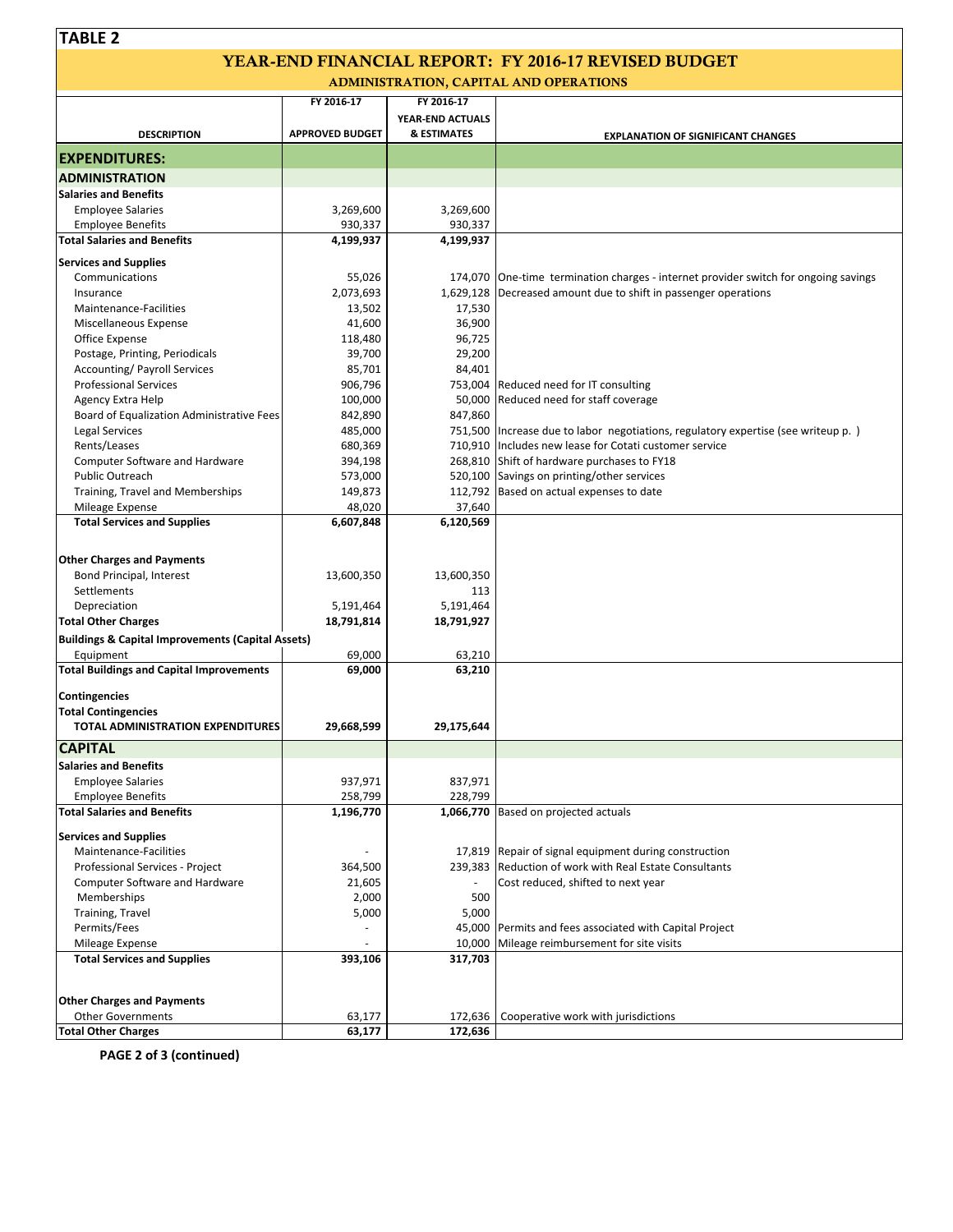| <b>TABLE 2</b>                                                       |                          |                        |                                                                                    |
|----------------------------------------------------------------------|--------------------------|------------------------|------------------------------------------------------------------------------------|
|                                                                      |                          |                        | <b>YEAR-END FINANCIAL REPORT: FY 2016-17 REVISED BUDGET</b>                        |
|                                                                      |                          |                        | ADMINISTRATION, CAPITAL AND OPERATIONS                                             |
|                                                                      | FY 2016-17               | FY 2016-17             |                                                                                    |
|                                                                      |                          | YEAR-END ACTUALS       |                                                                                    |
| <b>DESCRIPTION</b>                                                   | <b>APPROVED BUDGET</b>   | <b>&amp; ESTIMATES</b> | <b>EXPLANATION OF SIGNIFICANT CHANGES</b>                                          |
| <b>CAPITAL (continued)</b>                                           |                          |                        |                                                                                    |
|                                                                      |                          |                        |                                                                                    |
| <b>Buildings &amp; Capital Improvements (Capital Assets)</b><br>Land | 231,000                  |                        | 574,181 Mira Monte monitoring, Larkspur Extension Real Estate Costs                |
| <b>Buildings &amp; Improvements</b>                                  |                          |                        |                                                                                    |
| Machinery and Equipment                                              | 35,100                   | 32,710                 |                                                                                    |
| Capital Equipment - Work in Progress                                 | 22,446,083               |                        | 14,125,175 Shift of Rail Car Payments to FY18                                      |
| Intangible Asset                                                     |                          |                        | 2,000 Utility Easments                                                             |
| Infrastructure<br><b>Total Buildings and Capital Improvements</b>    | 32,409,448<br>55,121,631 | 38,704,742             | 23,970,676 Shift of some Larkspur Extension costs to FY18                          |
|                                                                      |                          |                        |                                                                                    |
| <b>Interfund Transfers</b>                                           |                          |                        |                                                                                    |
| Salaries and Benefits Transfer - Capital                             | (1, 196, 770)            |                        | (1,066,770) Accounting adjustment for salaries included in asset amounts           |
| <b>Total Interfund Transfer</b>                                      | (1, 196, 770)            | (1,066,770)            |                                                                                    |
| <b>TOTAL CAPITAL EXPENDITURES</b>                                    | 55,577,914               | 39,195,080             |                                                                                    |
|                                                                      |                          |                        |                                                                                    |
| <b>OPERATIONS</b>                                                    |                          |                        |                                                                                    |
| <b>Salaries and Benefits</b>                                         |                          |                        |                                                                                    |
| <b>Employee Salaries</b>                                             | 8,582,462                | 7,982,460              |                                                                                    |
| <b>Employee Benefits</b>                                             | 2,524,403                | 2,329,405              |                                                                                    |
| <b>Total Salaries and Benefits</b>                                   | 11,106,865               |                        | 10,311,865 Savings due to vacancies                                                |
| <b>Services and Supplies</b>                                         |                          |                        |                                                                                    |
| Uniform Expense                                                      | 141,436                  | 141,436                |                                                                                    |
| Communications                                                       | 57,176                   |                        | 147,484 Cell service for DMU WIFI, radio equipment, phone service                  |
| Maintenance-Equipment                                                | 62,000                   | 70,858                 |                                                                                    |
| Maintenance-Radios                                                   | 122,095                  | 119,095                |                                                                                    |
| Maintenance-Revenue Vehicles                                         |                          | 122,608                |                                                                                    |
| Maintenance-Railway<br>Maintenance of Signals                        | 474,000<br>225,000       | 225,000                | 397,905 Slightly lower costs for debris removal, repair and clean-up               |
| Maintenance-Buildings/Facilities                                     | 21,400                   | 71,530                 |                                                                                    |
| Maintenance - Pathway                                                |                          |                        |                                                                                    |
| <b>Printing Services</b>                                             | 10,000                   | 5,000                  |                                                                                    |
| Office Expense                                                       | 162,549                  |                        | 120,661 Savings based on actuals                                                   |
| <b>Special Services-Operations</b>                                   | 1,245,000                |                        | 492,841 Tied to passenger operations - shifted to FY18                             |
| Rents/Leases - Equipment                                             | 66,600                   |                        | 118,930 Increased need for rental of specialty equipment                           |
| Minor Equipment                                                      | 275,005                  |                        | 406,834 Ramping up inventory for all operations                                    |
| Computer Software and Hardware                                       | 21,000                   |                        | 239,301 Connectivity and security for Roblar Facility, maintenance managmt. system |
| Training, Travel and Memberships                                     | 323,500                  |                        | 253,700 Savings based on actuals (Relocation reimbursements, specialized training) |
| <b>Fuel and Lubricants</b>                                           | 1,256,654                |                        | 848,224 Cost of diesel fuel/lubricants adjusted pending full passenger runs        |
| Miscellaneous<br><b>Professional Services</b>                        | 24,500<br>286,800        | 15,642                 | 282,642 Increased IT services for connectivity between systems                     |
| <b>Utilities</b>                                                     | 332,300                  | 355,481                |                                                                                    |
| <b>Total Services and Supplies</b>                                   | 5,107,015                | 4,435,173              |                                                                                    |
|                                                                      |                          |                        |                                                                                    |
| <b>Buildings &amp; Capital Improvements (Capital Assets)</b>         |                          |                        |                                                                                    |
| Vehicles, Equipment                                                  | 2,849,185                |                        | 899,330 Some equipment purchases shifted to FY18                                   |
| Software/ Intangible Assets                                          | 306,813                  |                        | 210,481 Shift of non-capital costs to Computer software                            |
| <b>Total Buildings and Capital Improvements</b>                      | 3,155,998                | 1,109,811              |                                                                                    |
| <b>Contingencies</b>                                                 |                          |                        |                                                                                    |
| <b>Operating Contingencies</b>                                       | 600,000                  |                        | 492,290 Remaining balance                                                          |
| <b>Total Contingencies</b>                                           | 600,000                  | 492,290                |                                                                                    |
| TOTAL OPERATIONS EXPENDITURES                                        | 19,969,878               | 16,349,139             |                                                                                    |
| <b>TOTAL EXPENDITURES</b>                                            | 105,216,392              | 84,719,863             |                                                                                    |

**PAGE 3 of 3**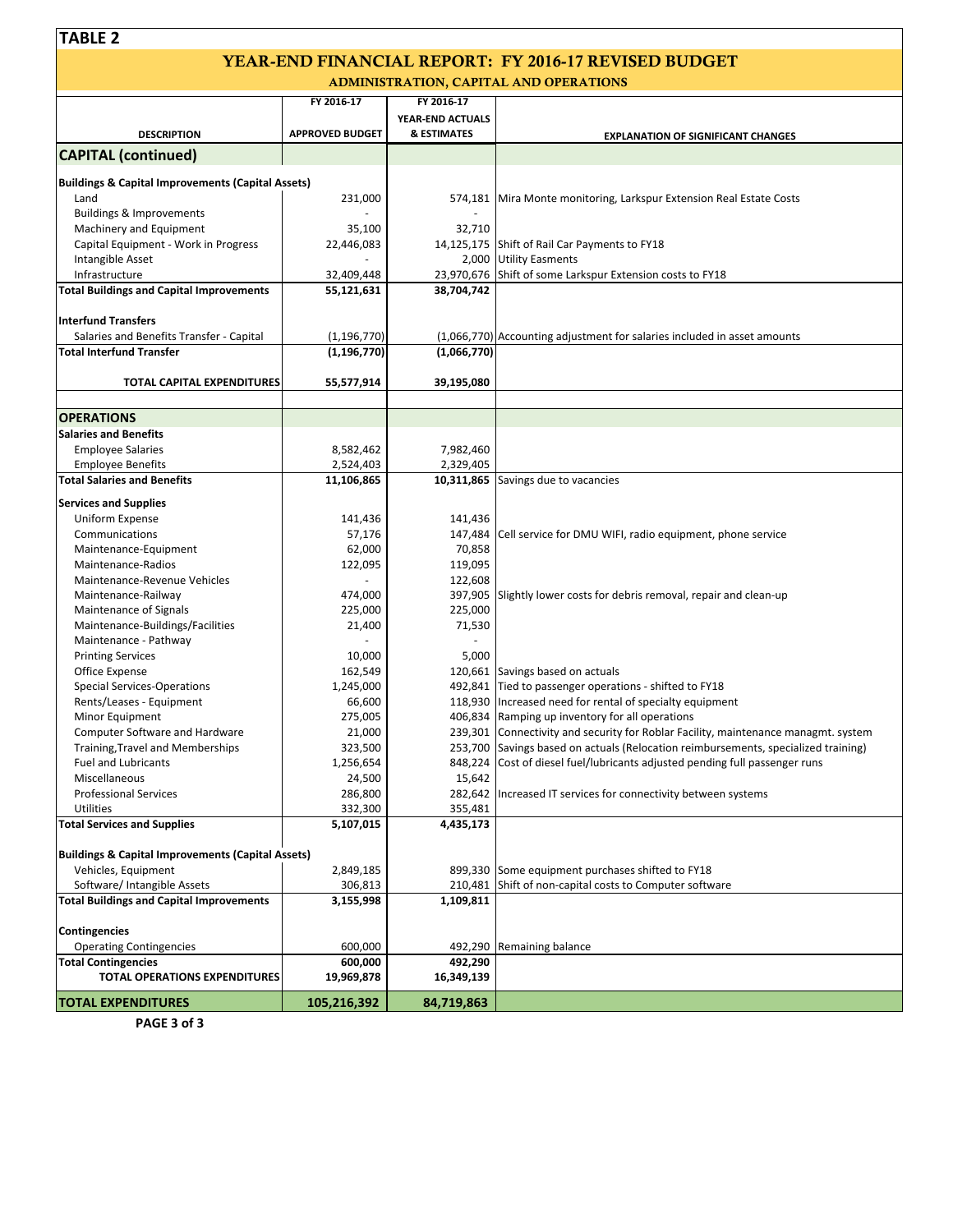## FISCAL YEAR 2016‐17 YEAR‐END REPORT: DISCUSSION

Below are further details on the FY 2016‐17 Year‐End Financial Report.

#### **TABLE 2**: **YEAR‐END FINANCIAL REPORT DISCUSSION**

#### **Revenues:**

Final revenues for Fiscal Year 2016‐17 are anticipated to be \$55,215,929. They were reduced by \$4.5 million from the originally proposed budget primarily due to two changes: loss of fare revenue with a delay in the start of passenger service and a shift in grant funding related to rail vehicle payment timing. Below are further details on changes from the original budget:

- Sales tax is still projected to be on target at 3% higher than the prior year. We have noticed a flattening of revenue growth, but are not yet recommending a change in expectations.
- State Cap and Trade funds for the  $8<sup>th</sup>$  and  $9<sup>th</sup>$  rail vehicle sets are tied to the completion of milestones that are not anticipated to be reached before June and are shifted to the next year.
- $\bullet$  Similarly, Bridge Toll funds for final acceptance of the  $7<sup>th</sup>$  rail vehicle set are also shifted to the new fiscal year.
- The final option payment on a 2009 Railroad Square property sale.
- Interest earnings were increased to reflect good performance by the Sonoma County Pool and higher fund balance during the year.

#### **Expenditures:**

Year-end expenditures are projected to be \$84,719,863. In Table 2 they are separated by capital, administrative and operations uses. This is necessary for reporting at the state and federal level and provides additional clarity on the ongoing vs. one-time expenditures. Final expenditures in the year-end report, as a whole, are lower than the approved budget. Notable changes are discussed in more detail below.

Administration: Total expenditures on District administration are projected to be reduced from \$29,668,599 to \$29,175,644. Some notable changes are:

- Decrease in insurance costs due to shift in carrying passengers and thus the execution of new policies.
- Decrease in computer equipment costs related to shifts in purchasing of replacement hardware to new fiscal year
- Although offset by other decreases, legal costs did increase as a result of increased time on labor negotiations, specialized expertise for freight negotiation, and increased claims activities.

Other notable changes are explained in Table 2.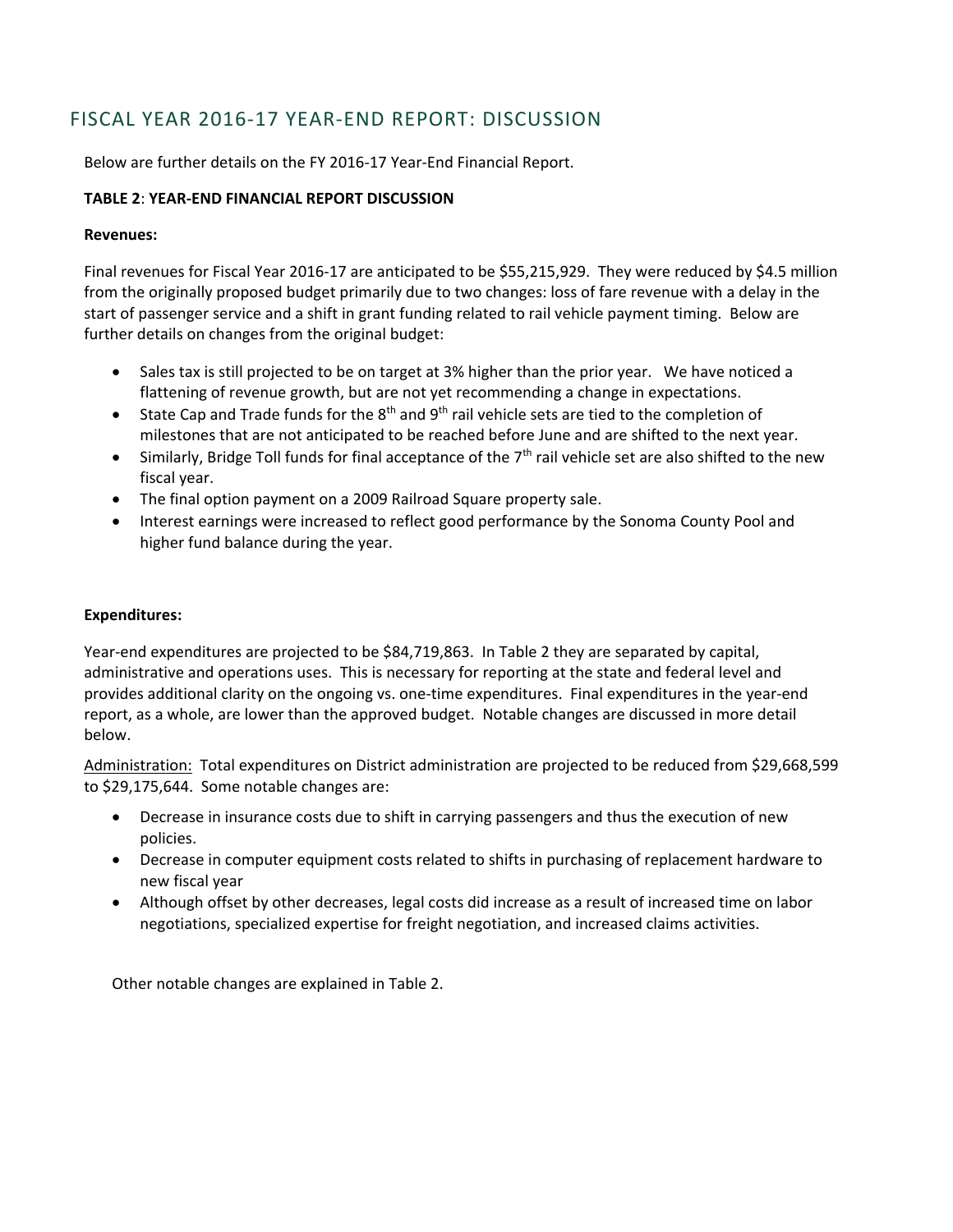Capital: Total expenditures on capital projects are reduced from \$55,577,914 to \$39,195,080. This is primarily due to the following changes:

- A reduction in Capital Equipment by \$8.3 million related to anticipated delay in payments to the car builder pending final acceptance of the rail vehicles and completion of milestones for the new 8<sup>th</sup> and 9<sup>th</sup> vehicle sets. Those payments are shifted to Fiscal Year 2017-18.
- Shifts in Larkspur extension project costs to the next fiscal year following delays related to San Rafael‐related project elements.

Other changes are listed in Table 2.

Operations: Total expenditures in the Operations Department have been reduced from \$19,969,878 to \$16,349,139. Notable changes are outlined below:

- Operations special services, which includes contracted operations needs such as fare machine maintenance, emergency bus services and security is reduced by \$752,159 due to the shift in the start of service reducing the need for those services.
- Fuel and lubricants are reduced \$408,430 to match anticipated year‐end amounts and are tied to the shift in startup schedules.
- Computer and communications costs were both increased related to increasing needs for train WiFi, connectivity at our Roblar facility, and integration of numerous systems within operations.
- Equipment and vehicles decreased by \$1.9 million due to removal of wheel truing equipment and locomotive from budget. Costs of both exceeded available funds and are other options are being considered.

Please reference Table 2 for other details on changes.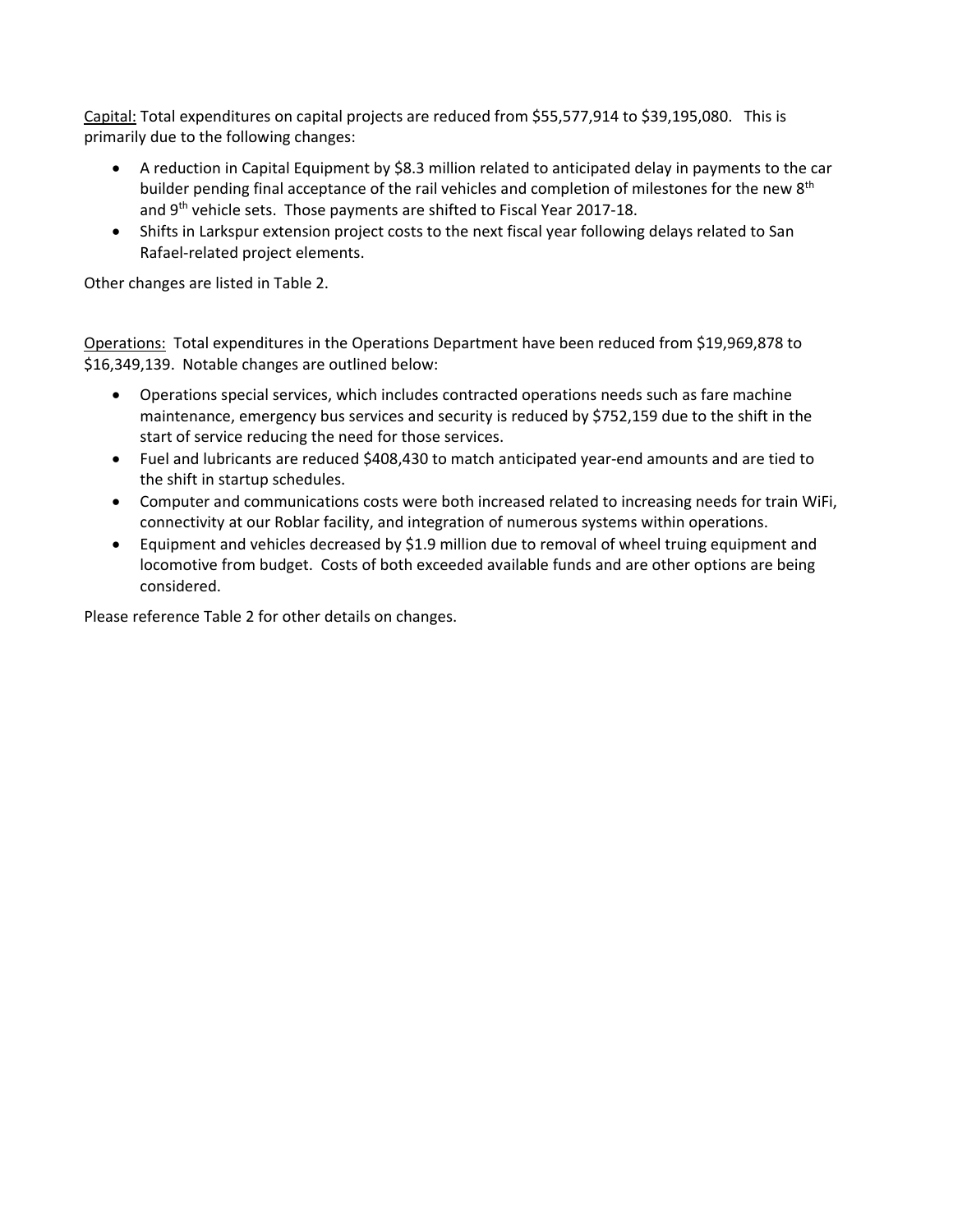### PROPOSED BUDGET: FY 2017‐18

#### **PROPOSED BUDGET TABLES OVERVIEW**

**TABLE 3**, which spans the following three pages, shows the Proposed Budget for Fiscal Year 2017‐18. It is divided into Revenues and Expenditures. All Revenues are combined into one section. Expenditures are divided into three subsections: Administration, Capital and Operations. Where there is an annual change of significance over the prior year, we have provided an explanation of those changes. More detailed discussion of the Fiscal Year 2017‐18 Proposed Budget can be found following **TABLE 3**.Finally, **TABLE 4,**  which follows the budget discussion, contains the Personnel and Position Authorizations for Fiscal Year 2017‐18 and includes a column showing any changes from the prior year.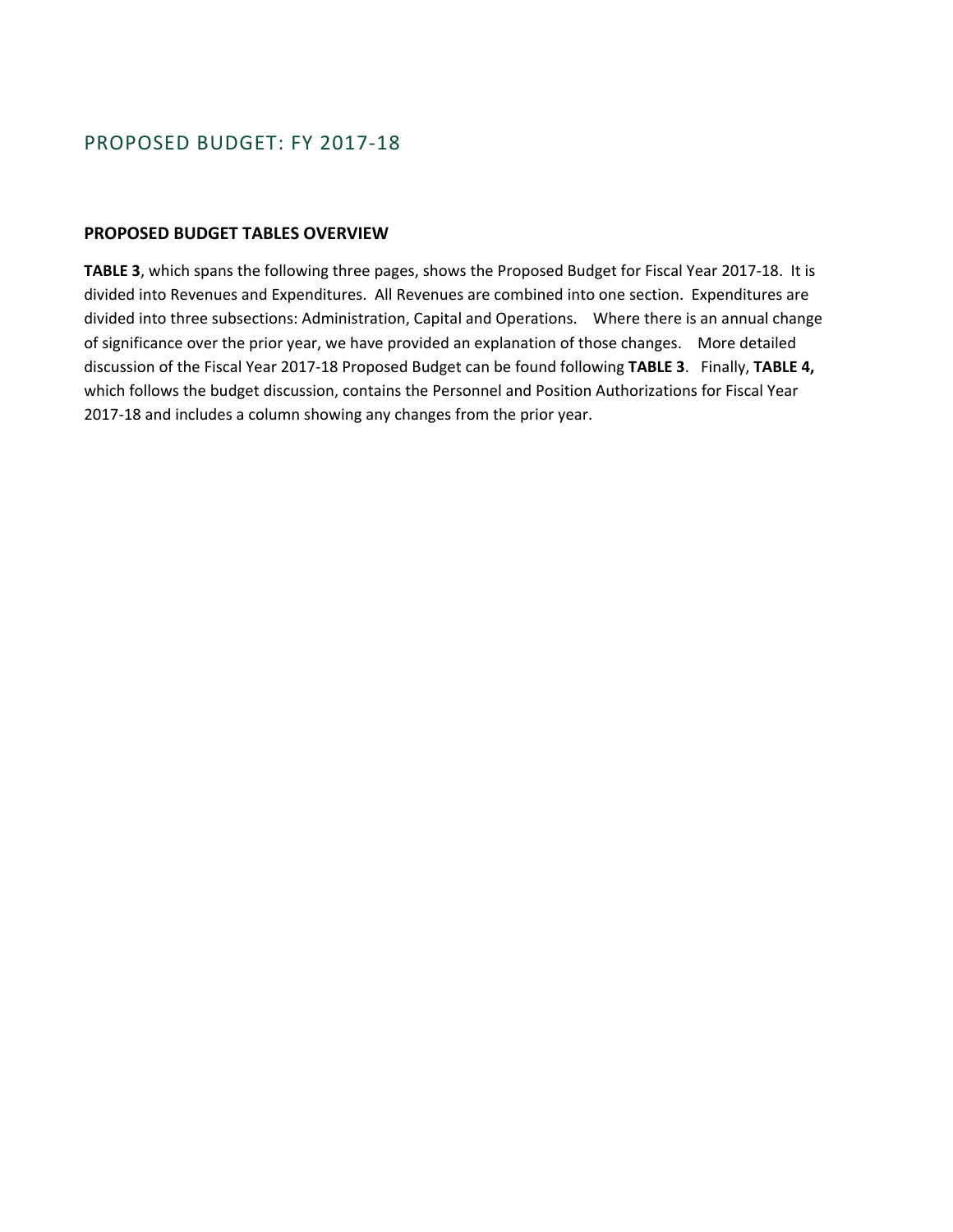# PROPOSED BUDGET FISCAL YEAR 2017-18

ADMINISTRATION, CAPITAL AND OPERATIONS

|                                         | FY 2016-17             | FY 2017-18             |                                                                                   |
|-----------------------------------------|------------------------|------------------------|-----------------------------------------------------------------------------------|
|                                         | YEAR-END ACTUALS       |                        |                                                                                   |
| <b>DESCRIPTION</b>                      | <b>&amp; ESTIMATES</b> | <b>PROPOSED BUDGET</b> | <b>EXPLANATION OF SIGNIFICANT CHANGES</b>                                         |
| <b>REVENUES:</b>                        |                        |                        |                                                                                   |
| Sales/Use Taxes                         |                        |                        |                                                                                   |
| Board of Equalization Cost on Taxes     | 847,860                |                        | 890,253 Increase in state collection costs                                        |
| Sales Tax withheld by Trustee           | 13,600,350             |                        | 14,204,100 Debt schedule increase                                                 |
| Net Sales Tax                           | 21,838,038             | 21,917,620             |                                                                                   |
| <b>Total Sales/Use Taxes</b>            | 36,286,248             |                        | 37,011,973 Assumption of 2% increase                                              |
| Intergovernmental Revenues              |                        |                        |                                                                                   |
| State - Grants and Rail/Transit         | 469,683                |                        | 4,321,096 State Commuter Rail/STA Funding, Additional Rail Sets                   |
| Federal - ISTEA                         | 182,499                |                        | Project completed in FY17                                                         |
| Federal - Grant Funds                   | 8,087,468              |                        | 8,157,643 Larkspur Extension Project ongoing                                      |
| <b>Other Governments</b>                | 2,881,949              |                        | 1,805,000 Construction of Jennings Crossing                                       |
| Measure M - Sonoma County               | 10,000                 |                        | 285,000 Sonoma Pathway Project - Payran to Southpoint design                      |
| MTC - Bridge Tolls                      | 5,949,012              |                        | 4,073,222 7th car set final funding, Larkspur extension, transit connection signs |
| <b>Total Intergovernmental Revenues</b> | 17,580,611             | 18,641,961             |                                                                                   |
| <b>Use of Money/Property</b>            |                        |                        |                                                                                   |
| <b>Interest Earnings</b>                | 473,957                |                        | 295,000 Reduction due to drawdown of fund balances                                |
| Rent - Real Estate                      | 487,197                |                        | 394,088 Reduction due to lease termination for Larkspur Extension                 |
| <b>Total Use of Money/Property</b>      | 961,154                | 689,088                |                                                                                   |
| <b>Charges for Services</b>             |                        |                        |                                                                                   |
| Fare Revenue                            |                        | 2,925,000 New          |                                                                                   |
| Parking Revenue                         |                        | 25,000 New             |                                                                                   |
| Other Charges - Fees, Reimbursements    | 53,343                 | 30,000                 | Dispatch payments                                                                 |
| <b>Total Charges for Services</b>       | 53,343                 | 2,980,000              |                                                                                   |
| <b>Miscellaneous Revenues</b>           |                        |                        |                                                                                   |
| Sale - Lease/Purchase                   | 261,855                | ÷,                     | Prior Revenue not continued                                                       |
| Miscellaneous Revenue                   | 72,718                 | 50,000                 |                                                                                   |
| <b>Total Miscellaneous Revenues</b>     | 334,573                | 50,000                 |                                                                                   |
| <b>TOTAL REVENUES</b>                   | 55,215,929             | 59,373,023             |                                                                                   |

**PAGE 1 of 3 (Continued Next Page)**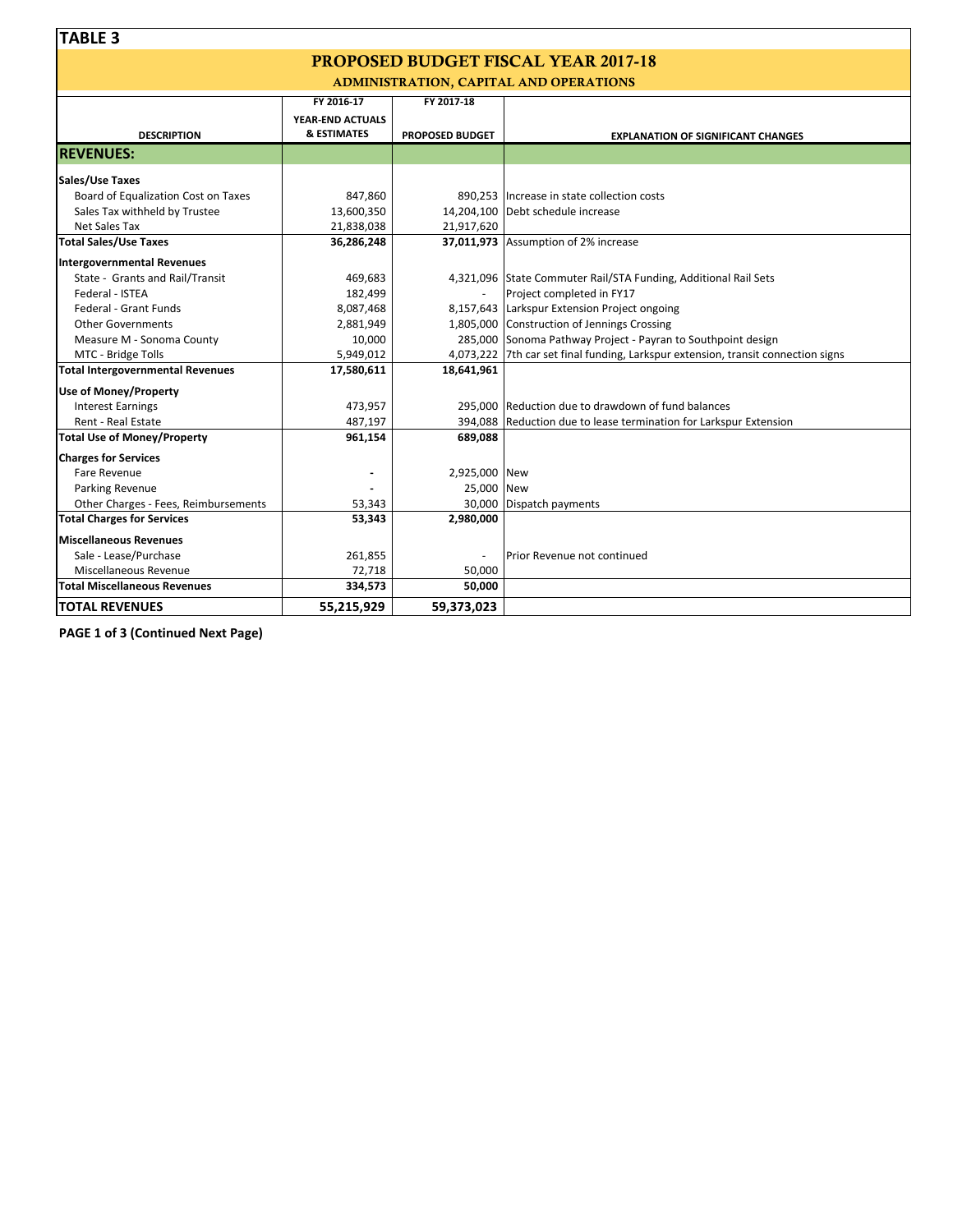# PROPOSED BUDGET FISCAL YEAR 2017-18

| <b>ADMINISTRATION, CAPITAL AND OPERATIONS</b>                |                                            |                        |                                                                                 |  |  |  |  |  |
|--------------------------------------------------------------|--------------------------------------------|------------------------|---------------------------------------------------------------------------------|--|--|--|--|--|
|                                                              | FY 2016-17                                 | FY 2017-18             |                                                                                 |  |  |  |  |  |
| <b>DESCRIPTION</b>                                           | YEAR-END ACTUALS<br><b>&amp; ESTIMATES</b> | <b>PROPOSED BUDGET</b> |                                                                                 |  |  |  |  |  |
|                                                              |                                            |                        | <b>EXPLANATION OF SIGNIFICANT CHANGES</b>                                       |  |  |  |  |  |
| <b>EXPENDITURES:</b>                                         |                                            |                        |                                                                                 |  |  |  |  |  |
| <b>ADMINISTRATION</b>                                        |                                            |                        |                                                                                 |  |  |  |  |  |
| <b>Salaries and Benefits</b>                                 |                                            |                        |                                                                                 |  |  |  |  |  |
| <b>Employee Salaries</b>                                     | 3,269,600                                  | 4,103,790              |                                                                                 |  |  |  |  |  |
| <b>Employee Benefits</b>                                     | 930,337                                    | 1,205,496              |                                                                                 |  |  |  |  |  |
| <b>Total Salaries and Benefits</b>                           | 4,199,937                                  |                        | 5,309,286 Step adjustments, benefit cost increases, filling of vacant positions |  |  |  |  |  |
| <b>Services and Supplies</b>                                 |                                            |                        |                                                                                 |  |  |  |  |  |
| Communications                                               | 174,070                                    |                        | 46,700 Elimination of one-time costs                                            |  |  |  |  |  |
| Insurance                                                    | 1,629,128                                  | 2,677,667              | Increased liability insurance limits, self insured retention                    |  |  |  |  |  |
| Maintenance-Facilities                                       | 17,530                                     | 17,530                 |                                                                                 |  |  |  |  |  |
| Miscellaneous Expense                                        | 36,900                                     | 43,600                 |                                                                                 |  |  |  |  |  |
| Office Expense                                               | 96,725                                     |                        | 123,030 Savings in prior year not rebudgeted                                    |  |  |  |  |  |
| Postage, Printing, Periodicals                               | 29,200                                     | 35,500                 |                                                                                 |  |  |  |  |  |
| <b>Accounting/ Payroll Services</b>                          | 84,401                                     | 86,000                 |                                                                                 |  |  |  |  |  |
| <b>Professional Services</b>                                 | 753,004                                    |                        | 908,534   Increased for IT needs and emergency response                         |  |  |  |  |  |
| Agency Extra Help                                            | 50,000                                     |                        | 100,000 Placeholder for short term leave coverage if needed                     |  |  |  |  |  |
| Board of Equalization Administrative Fees                    | 847,860                                    |                        | 890,253 State fee increases                                                     |  |  |  |  |  |
| Legal Services                                               | 751,500                                    |                        | 525,000 Prior year rail legal expertise complete                                |  |  |  |  |  |
| Rents/Leases                                                 | 710,910                                    |                        | 741,194 Increase scheduled in current lease and new Cotati lease                |  |  |  |  |  |
| <b>Computer Software and Hardware</b>                        | 268,810                                    |                        | 318,401 Replacement computers/software; license renewals                        |  |  |  |  |  |
| <b>Public Outreach</b>                                       | 520,100                                    |                        | 312,000 Prior year startup marketing complete                                   |  |  |  |  |  |
| Training, Travel and Memberships                             | 112,792                                    | 187,300                | Increase for staff training, recruitment of Deputy General Manager              |  |  |  |  |  |
| Mileage Expense                                              | 37,640                                     | 37,740                 |                                                                                 |  |  |  |  |  |
| <b>Total Services and Supplies</b>                           | 6,120,569                                  | 7,050,449              |                                                                                 |  |  |  |  |  |
|                                                              |                                            |                        |                                                                                 |  |  |  |  |  |
|                                                              |                                            |                        |                                                                                 |  |  |  |  |  |
| <b>Other Charges and Payments</b>                            |                                            |                        |                                                                                 |  |  |  |  |  |
| Bond Principal, Interest                                     | 13,600,350                                 |                        | 14,204,100 Debt schedule increase                                               |  |  |  |  |  |
| Settlements                                                  | 113                                        |                        |                                                                                 |  |  |  |  |  |
| Depreciation                                                 | 5,191,464                                  | 15,698,600             | Non-cash accounting entry tied to placing infrastructure in service             |  |  |  |  |  |
| <b>Total Other Charges</b>                                   | 18,791,927                                 | 29,902,700             |                                                                                 |  |  |  |  |  |
| <b>Buildings &amp; Capital Improvements (Capital Assets)</b> |                                            |                        |                                                                                 |  |  |  |  |  |
| Equipment                                                    | 63,210                                     |                        | 85,000 Server hardware replacements                                             |  |  |  |  |  |
| <b>Total Buildings and Capital Improvements</b>              | 63,210                                     | 85,000                 |                                                                                 |  |  |  |  |  |
|                                                              |                                            |                        |                                                                                 |  |  |  |  |  |
| Contingencies                                                |                                            |                        |                                                                                 |  |  |  |  |  |
| <b>Operating Contingencies</b>                               |                                            |                        |                                                                                 |  |  |  |  |  |
| <b>Total Contingencies</b>                                   |                                            |                        |                                                                                 |  |  |  |  |  |
| TOTAL ADMINISTRATION EXPENDITURES                            | 29,175,644                                 | 42,347,435             |                                                                                 |  |  |  |  |  |
| <b>CAPITAL</b>                                               |                                            |                        |                                                                                 |  |  |  |  |  |
| <b>Salaries and Benefits</b>                                 |                                            |                        |                                                                                 |  |  |  |  |  |
| <b>Employee Salaries</b>                                     | 837,971                                    | 919,013                |                                                                                 |  |  |  |  |  |
| <b>Employee Benefits</b>                                     | 228,799                                    | 289,454                |                                                                                 |  |  |  |  |  |
| <b>Total Salaries and Benefits</b>                           | 1,066,770                                  |                        | 1,208,467 Step adjustments, benefit cost increases                              |  |  |  |  |  |
| <b>Services and Supplies</b>                                 |                                            |                        |                                                                                 |  |  |  |  |  |
| Maintenance-Facilities                                       | 17,819                                     | $\frac{1}{2}$          | All facilities costs in operations following acceptance                         |  |  |  |  |  |
| Postage, Printing, Periodicals                               |                                            | 5,000                  |                                                                                 |  |  |  |  |  |
|                                                              |                                            |                        |                                                                                 |  |  |  |  |  |
| Professional Services - Project                              | 239,383                                    | 243,000                |                                                                                 |  |  |  |  |  |
| Computer Software and Hardware<br>Memberships                | 500                                        | 12,645<br>2,000        |                                                                                 |  |  |  |  |  |
|                                                              |                                            |                        |                                                                                 |  |  |  |  |  |
| Training, Travel                                             | 5,000                                      | 5,000                  |                                                                                 |  |  |  |  |  |
| Permits/Fees                                                 | 45,000<br>10,000                           | 50,000<br>10,000       |                                                                                 |  |  |  |  |  |
| Mileage Expense<br><b>Total Services and Supplies</b>        | 317,703                                    | 327,645                |                                                                                 |  |  |  |  |  |
|                                                              |                                            |                        |                                                                                 |  |  |  |  |  |
|                                                              |                                            |                        |                                                                                 |  |  |  |  |  |
| <b>Other Charges and Payments</b>                            |                                            |                        |                                                                                 |  |  |  |  |  |
| <b>Other Governments</b>                                     | 172,636                                    | 110,000                | Cooperative work with jurisdictions                                             |  |  |  |  |  |
| <b>Total Other Charges</b>                                   | 172,636                                    | 110,000                |                                                                                 |  |  |  |  |  |

**PAGE 2 of 3 (continued)**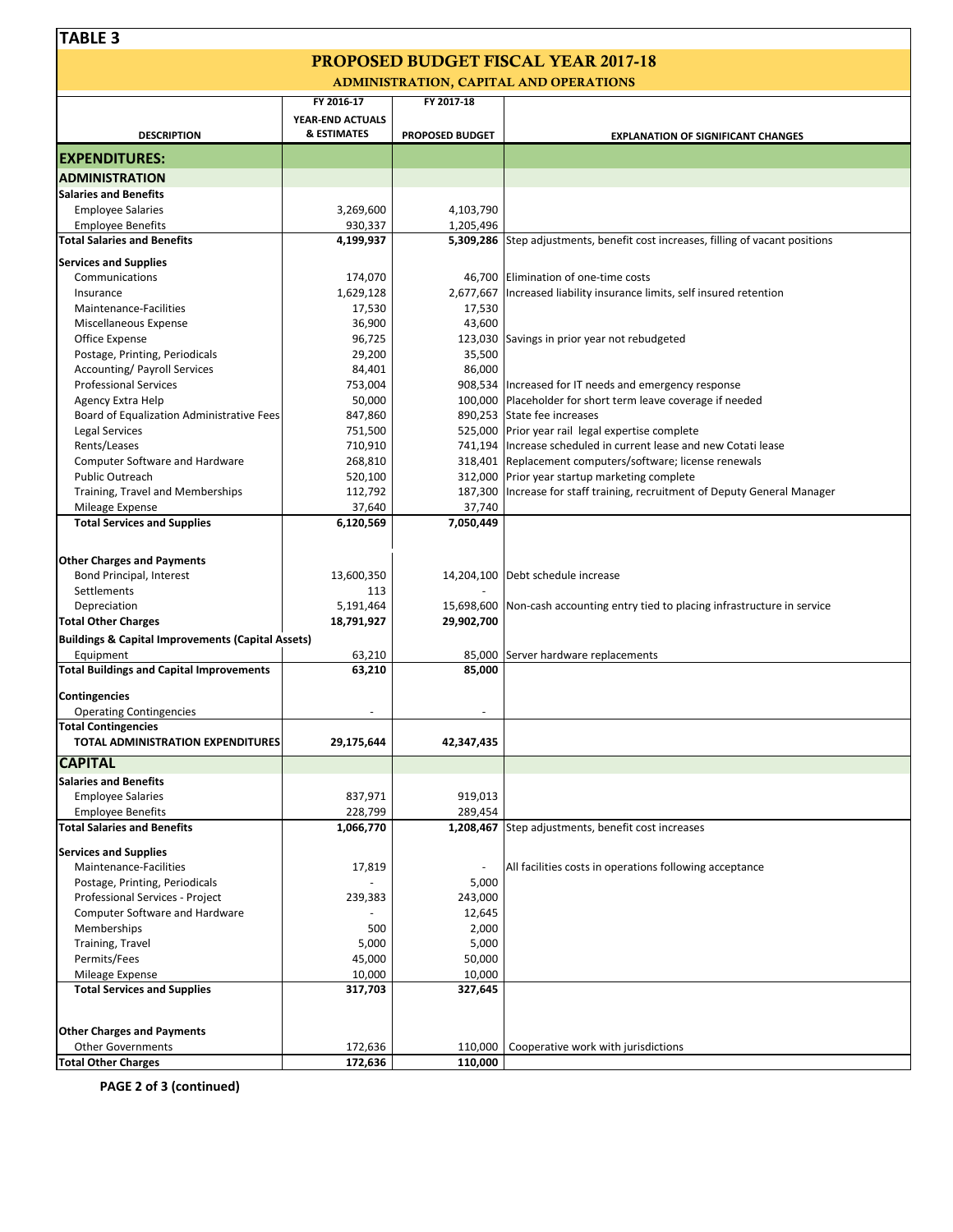| <b>TABLE 3</b>                                               |                        |                        |                                                                                                                               |
|--------------------------------------------------------------|------------------------|------------------------|-------------------------------------------------------------------------------------------------------------------------------|
|                                                              |                        |                        | <b>PROPOSED BUDGET FISCAL YEAR 2017-18</b>                                                                                    |
|                                                              |                        |                        | <b>ADMINISTRATION, CAPITAL AND OPERATIONS</b>                                                                                 |
|                                                              | FY 2016-17             | FY 2017-18             |                                                                                                                               |
|                                                              | YEAR-END ACTUALS       |                        |                                                                                                                               |
| <b>DESCRIPTION</b>                                           | <b>&amp; ESTIMATES</b> | <b>PROPOSED BUDGET</b> | <b>EXPLANATION OF SIGNIFICANT CHANGES</b>                                                                                     |
| <b>CAPITAL (continued)</b>                                   |                        |                        |                                                                                                                               |
| <b>Buildings &amp; Capital Improvements (Capital Assets)</b> |                        |                        |                                                                                                                               |
| Land                                                         | 574,181                |                        | 2,754,000 Land purchase set-aside for Larkspur extension                                                                      |
| Machinery and Equipment                                      | 32,710                 |                        |                                                                                                                               |
| Capital Equipment - Work in Progress                         | 14,125,175             |                        | 9,203,450 Railcar final acceptance and new 7th and 8th Set payments                                                           |
| Intangible Asset                                             | 2,000                  |                        |                                                                                                                               |
| Infrastructure                                               | 23,970,676             |                        | 25,157,870 Larkspur Extension; Novato, San Rafael, Cotati and other pathway work                                              |
| <b>Total Buildings and Capital Improvements</b>              | 38,704,742             | 37,115,320             |                                                                                                                               |
| <b>Interfund Transfers</b>                                   |                        |                        |                                                                                                                               |
| Salaries and Benefits Transfer - Capital                     | (1,066,770)            | (1,208,467)            |                                                                                                                               |
| <b>Total Interfund Transfer</b>                              | (1,066,770)            | (1, 208, 467)          |                                                                                                                               |
|                                                              |                        |                        |                                                                                                                               |
| <b>TOTAL CAPITAL EXPENDITURES</b>                            | 39,195,080             | 37,552,965             |                                                                                                                               |
| <b>OPERATIONS</b>                                            |                        |                        |                                                                                                                               |
| <b>Salaries and Benefits</b>                                 |                        |                        |                                                                                                                               |
| <b>Employee Salaries</b>                                     | 7,982,460              | 9,516,920              |                                                                                                                               |
| <b>Employee Benefits</b>                                     | 2,329,405              | 2,831,379              |                                                                                                                               |
| <b>Total Salaries and Benefits</b>                           | 10,311,865             |                        | 12,348,298 Filling of vacant positions, step and benefit costs                                                                |
| <b>Services and Supplies</b>                                 |                        |                        |                                                                                                                               |
| Uniform Expense                                              | 141,436                |                        | 230,064 Uniforms, protective equipment - based on hiring and replacement                                                      |
| Communications                                               | 147,484                |                        | 191,007 Multiple digital communication systems management                                                                     |
| Maintenance-Equipment                                        | 70,858                 | 188,000                | Truck and heavy equipment maintenance                                                                                         |
| Maintenance-Radios                                           | 119,095                | 128,675                |                                                                                                                               |
| Maintenance-Revenue Vehicles                                 | 122,608                |                        | 274,169 Train Wheel truing, vehicle calibration tools, spart parts                                                            |
| Maintenance-Railway                                          | 397,905                | 397,165                | Contract reduction due to hiring of permanent staff                                                                           |
| Maintenance of Signals<br>Maintenance-Buildings/Facilities   | 225,000<br>71,530      |                        | 128,320 Contract reduction due to hiring of permanent staff<br>240,660 Station, platform and facilities cleaning, spare parts |
| Maintenance - Pathway                                        |                        | 42,500                 | Fence repair, weed abatement; new category                                                                                    |
| <b>Printing Services</b>                                     | 5,000                  | 5,000                  |                                                                                                                               |
| Office Expense                                               | 120,661                |                        | 155,000 Growth for additional facilities and staff                                                                            |
| <b>Special Services-Operations</b>                           | 492,841                |                        | Category discontinued, moved to professional services                                                                         |
| Agency Extra Help                                            |                        |                        | 100,000 Allowance for temporary staff as necessary                                                                            |
| Rents/Leases - Equipment                                     | 118,930                |                        | 77,880 Equipment purchases replace leases                                                                                     |
| Minor Equipment                                              | 406,834                |                        | 227,800 Decrease due to prior year purchases of necessary equipment                                                           |
| Computer Software and Hardware                               | 239,301                | 214,754                |                                                                                                                               |
| Training, Travel and Memberships                             | 253,700                | 254,300                |                                                                                                                               |
| <b>Fuel and Lubricants</b><br>Miscellaneous                  | 848,224<br>15,642      |                        | 1,423,607 Increased in anticipation of full passenger operations<br>65,000  Increased for unanticipated daily operating needs |
| <b>Professional Services</b>                                 | 282,642                | 2,403,538              | Fare machine maintenance, bus connections, other (see writeup p.)                                                             |
| <b>Utilities</b>                                             | 355,481                |                        | 423,910 Projected increase in Utilities - water, garbage, power                                                               |
| <b>Total Services and Supplies</b>                           | 4,435,173              | 7,171,347              |                                                                                                                               |
|                                                              |                        |                        |                                                                                                                               |
| <b>Buildings &amp; Capital Improvements (Capital Assets)</b> |                        |                        |                                                                                                                               |
| <b>Buildings &amp; Improvements</b>                          |                        |                        | 15,000 Rail Operations Facility improvements<br>Rail scrubbing machine, Pathway maintenance vehicle, extra wheel set          |
| Vehicles, Equipment<br>Software/ Intangible Assets           | 899,330<br>210,481     | 1,229,919              | Maintenance Management System complete                                                                                        |
| <b>Total Buildings and Capital Improvements</b>              | 1,109,811              | 1,244,919              |                                                                                                                               |
|                                                              |                        |                        |                                                                                                                               |
| <b>Equipment Replacement</b>                                 |                        |                        |                                                                                                                               |
| <b>Annual Allocation</b>                                     |                        | 525,000                | Allocation for future equipment replacement schedule                                                                          |
|                                                              |                        | 525,000                |                                                                                                                               |
| <b>Contingencies</b>                                         |                        |                        |                                                                                                                               |
| <b>Operating Contingencies</b>                               | 492,290                |                        | 600,000 Contingency for emergencies, unanticipated equipment                                                                  |
| <b>Total Contingencies</b>                                   | 492,290                | 600,000                |                                                                                                                               |
|                                                              |                        |                        |                                                                                                                               |
| TOTAL OPERATIONS EXPENDITURES                                | 16,349,139             | 21,889,565             |                                                                                                                               |

**PAGE 3 of 3**

**TOTAL EXPENDITURES 84,719,863 101,789,965**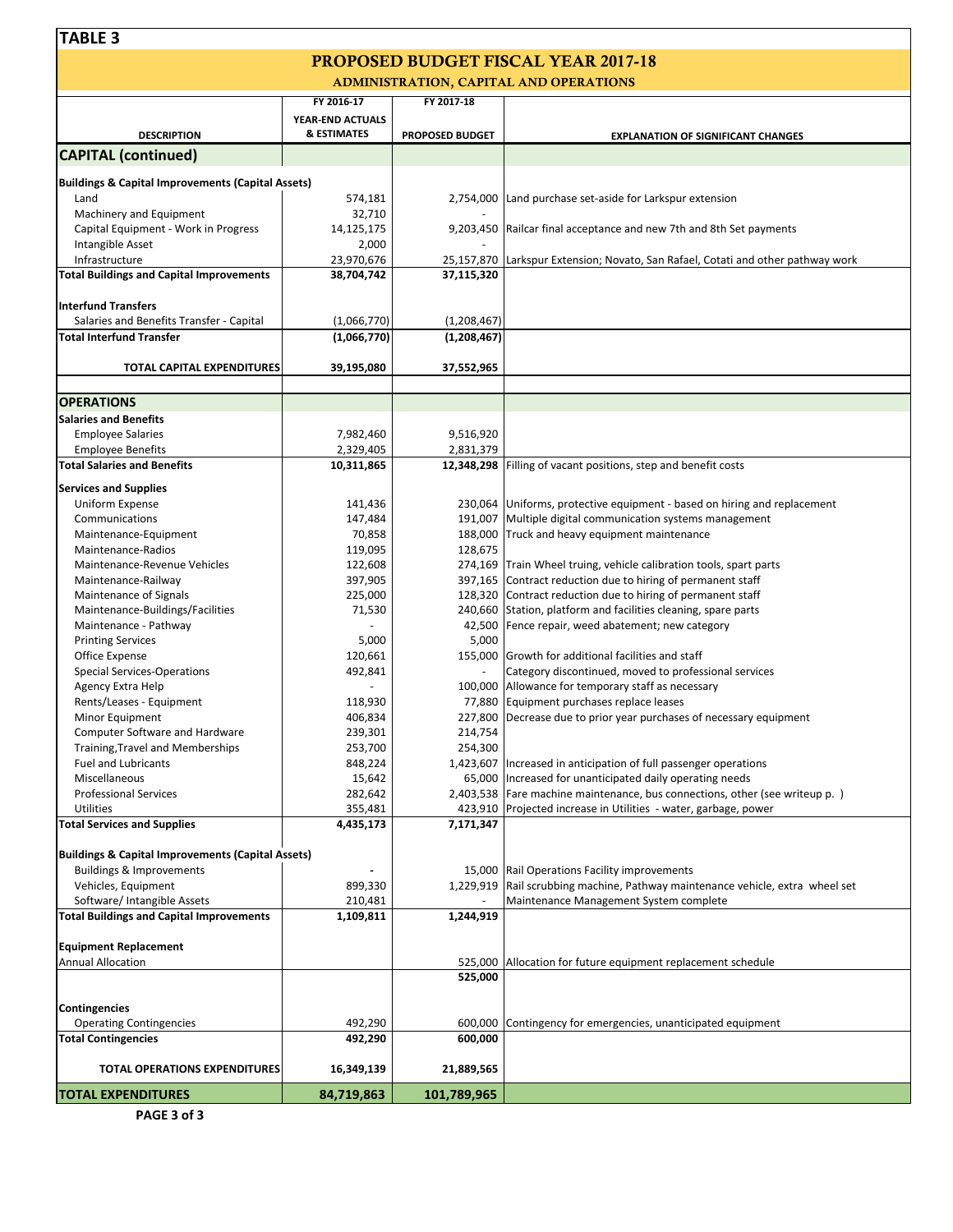## PROPOSED FISCAL YEAR 2017‐18 BUDGET: DISCUSSION

### **TABLE 3: PROPOSED BUDGET FISCAL YEAR 2017‐18**

#### **Overview:**

The Fiscal Year 2017‐18 budget proposal contains all the anticipated revenues and expenses related to final completion of the Phase 1 project, continuation and ramp‐up of the Larkspur extension, and a full year of passenger service operations. There will continue to be a difference between revenues and expenditures since we will not be charging full fares until September. In addition, the passage of SB 1 by the State will bring revenues to the District, but will only start beginning January of 2018. As a result of this difference, again we are anticipating that operating expenditures will be \$3.5 million higher than revenues. However, as we discussed last year at this time, we have been protecting a minimum fund balance in all of our financial calculations in order to cover this unique scenario. In addition, in future years, we will have a full year of fare revenue and additional state operating funds. Our anticipated operating reserve balance, at the close of Fiscal Year 2017‐18, is projected to be \$16.2 million. We continue to think that a healthy reserve is key to the ongoing stability of the District. Further, a healthy capital reserve to prepare for unforeseen expenses that a new agency could experience is also critical. Rail accidents, unforeseen regulatory demands and operating realities could mean a number of unanticipated capital expenses in our first year of operations. In addition, we are holding funds for equipment replacement in the future, as well as, unanticipated capital project closeout costs. For all of these reasons, we are maintaining a total \$10 million capital reserve.

Below is a discussion of all revenues and expenditures changes of note in **Table 3**, the Proposed Budget for Fiscal Year 2017‐18.

#### **Revenues:**

Revenues available to fund the budget in Fiscal Year 2017‐18, not including available fund balance, are \$59,373,023. Revenues include sales tax, new state rail funding, passenger fares and parking fees, and grants for ongoing capital expenses. Some highlights are outlined below:

- As reported during the year, we are beginning to see a slowdown in the growth of sales tax funds in the last three quarters of revenue. As a result, we are budgeting for a more conservative 2% increase in sales tax for the new fiscal year.
- Fare revenue of \$2,925,000 is included in anticipation of full fare service beginning September 2017.
- Grant funding of \$12.6 million is tied to ongoing pathway projects, ramp up of the Larkspur extension, final payments for rail cars and initial payments for the  $7<sup>th</sup>$  and  $8<sup>th</sup>$  car sets.
- Conservative projections of \$25,000 related to parking at SMART‐owned lots is included.
- A decrease of \$178,957 in interest earnings as a result of the drawdown of fund balance set aside for the project.

#### **Expenditures:**

#### Administration:

There are a few notable increases that lead to an increased overall administrative budget for Fiscal Year 2017‐18 from \$29,175,644 to \$42,347,435. Those changes are as follows:

■ Increase of \$1,048,539 in liability and self-insured retention costs related to the start of passenger service and a general increase in claims activity.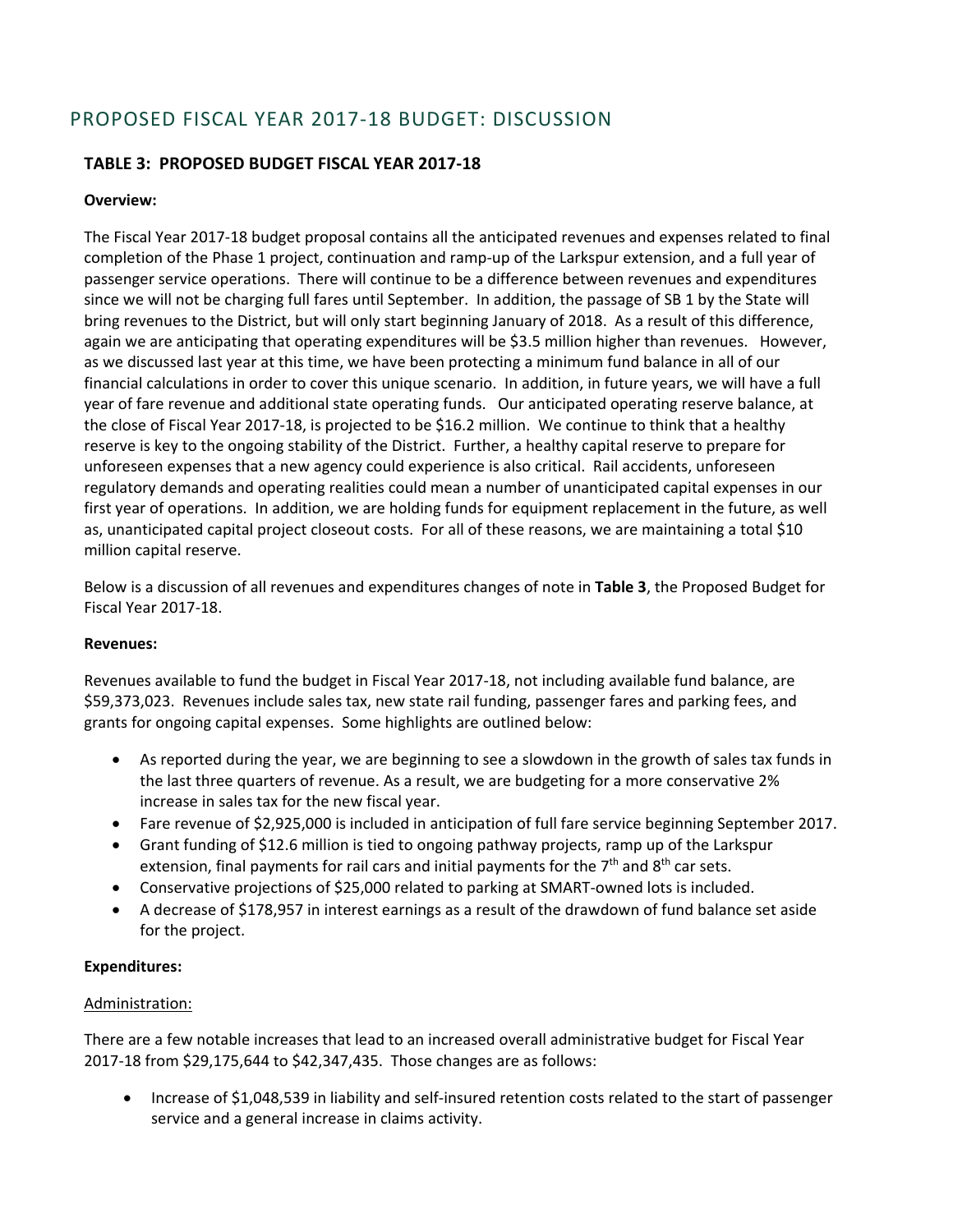- Debt service costs increase by \$603,750 in accordance with the 2012 bond sale structure.
- Significant increase in depreciation expense as our new infrastructure and vehicles are placed into service. This does not result in actual spending but is required for transparency in financial reporting.
- Salary and benefits increase of \$1.1 million to fund needed new positions, benefit cost increases, and implementation of regular salary step increments within approved salary ranges.

#### Capital:

Capital Budget expenditures in Fiscal Year 2017‐18 decrease from \$39,195,080 to \$37,552,965. The Proposed Capital Budget includes final payments for completion of Phase 1, including acceptance of all systems, facilities and rail car sets. In addition, the following are also included in Capital expenditures:

- Authorization of \$1.4 million for progress payments for additional four rail cars funded by the State of California Cap and Trade funds.
- Payments of \$7.5 million to vehicle manufacturer for original seven rail car sets.
- Shift of \$2 million for completion of pathway segments in Novato (Franklin to Grant and Rush Creek to Novato North station) that were delayed due to permitting.
- Appropriation of \$13.4 million in anticipated expenditures for the Larkspur extension project.
- Inclusion of \$1.8 million for the City of Santa Rosa for the Jennings Avenue crossing paid entirely by the City of Santa Rosa.
- Deletion of vacant and unused positions and addition of a new Associate Engineer position and reclassification of Three Junior Engineers to Assistant Engineers to allow for the progression of engineering positions for current staff. Engineering positions are funded primarily by grant and other funds for projects.

#### Operations:

The Proposed Operations Budget shows increases in SMART operating costs from \$16,349,139 to \$21,889,565 primarily due to increased services related to startup of passenger services. This level of expenditure is necessary to provide 24‐hour dispatching, seven‐day‐a week scheduled service, train and signal operation, vehicle maintenance and regulatory tracking, and maintenance of all SMART infrastructure and facilities (including track, structures, grade crossings, communications, signals and pathway). Significant highlights include the following:

 Salary and benefits increase of \$2 million. This increase is for two reasons: first, the addition of 2 Engineer‐Conductors, 2 vehicle Maintenance Technicians, 1 Track Maintainer, and 1 Signal Technician. Second, an increase due to anticipated staffing compared to the prior year. Positions are listed in further detail in **Table 4.**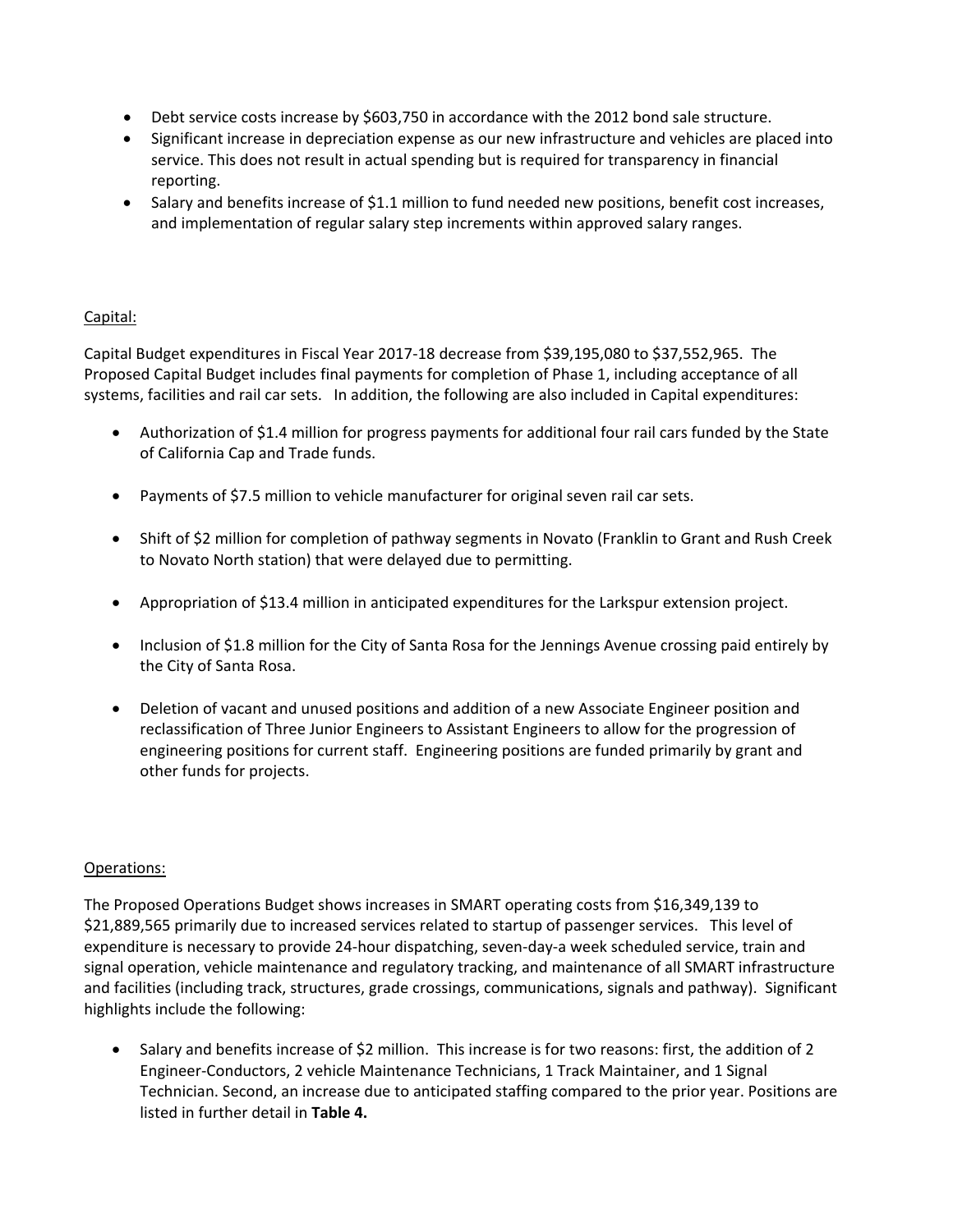- Decreases in Maintenance of Signals totaling \$96,680 due to hiring of permanent staff. Previously SMART relied on contracts for these functions.
- Increase of \$169,130 for Maintenance of Facilities to ensure stations are cleaned and wellmaintained, which includes additional signage, parts and services.
- Deletion of Special Services-Operations account and shift of those expenses to Professional Services. Total budget for Professional Services is \$2.4 million. This is an increase of \$2.1 million over the prior year due to the start of service. It includes large contracts for maintenance and management of fare vending machines, payments to transit operators for bus connectors to future SMART stations, customer service provided by Golden Gate, expertise in operational technical systems, hosting and maintenance of WiFi, and emergency bus bridge services.
- Expenditures of \$1,423,607 for fuel and other necessary fluids. This budget is a conservative estimate of costs based on our anticipated vehicle performance and includes contingency for fluctuation of costs.
- Vehicles and Equipment (Capitalized): A total of \$1,229,919 which includes the purchase of additional wheel sets for seamless maintenance and truing of wheels throughout the year, a new vehicle specifically for pathway maintenance, a forklift, and a scrubber for ongoing conditioning of the rails.
- Creation of an equipment replacement fund with an allocation of \$525,000 tied to vehicles and other equipment. This will be an ongoing annual allocation to provide for the replacement of equipment as needed in the future.
- The budget also includes an appropriated contingency of \$600,000 to allow for necessary expenditures not anticipated at budget time, but which may arise during regular operations. In the current year this funding was used only for emergency costs related to flooding during the storms. Given the startup nature of SMART there are likely a number of logistical or service needs that could require these resources. Operational needs above the contingency amount will be brought to the Board for their consideration, and would be funded by available operating fund balance.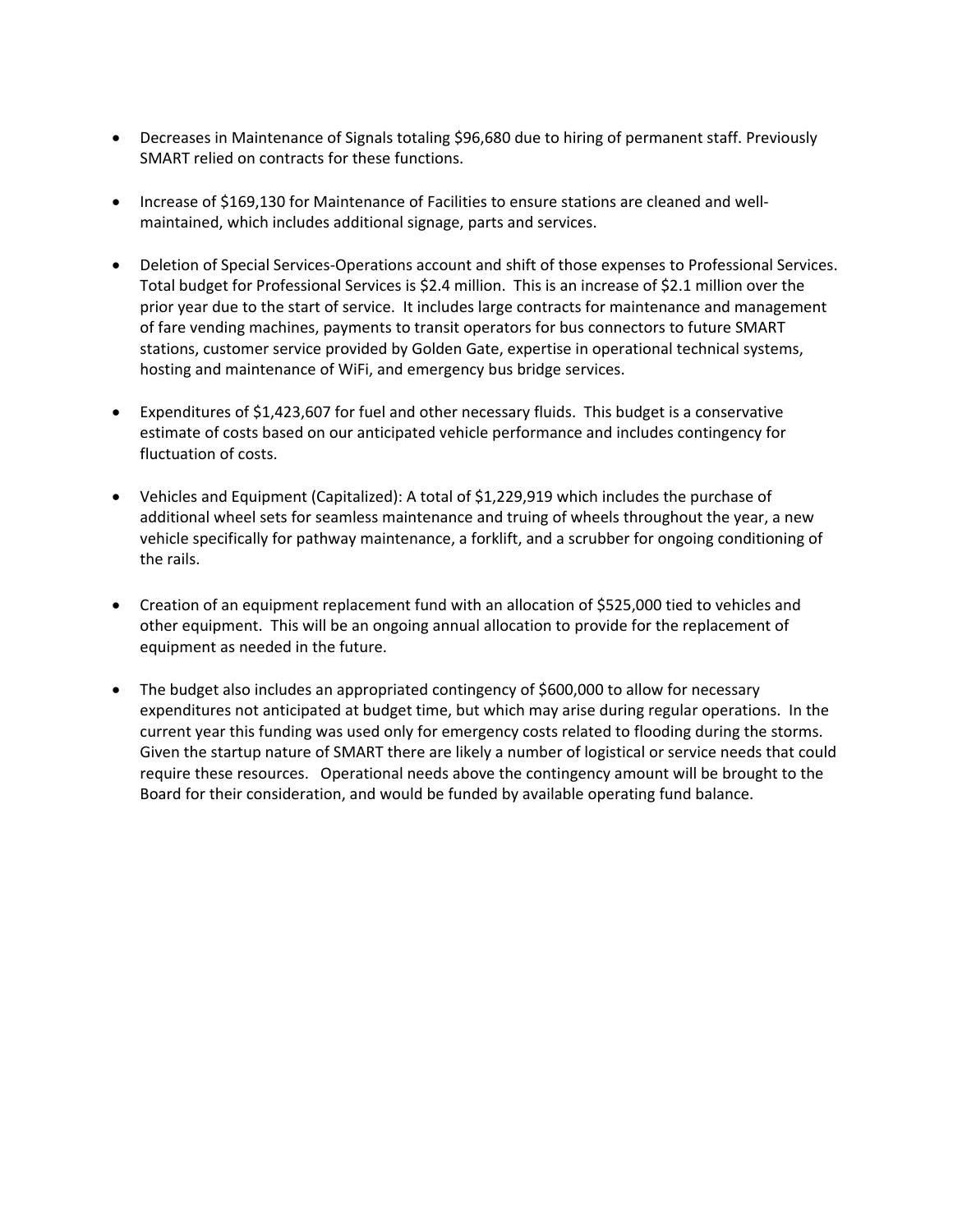**TABLE 4,** on the following pages, contains the Personnel and Position Authorizations for Fiscal Year 2017‐18 and includes a column showing any significant changes from the prior year. In addition to noted changes, we have adjusted the salary ranges to make them more uniform, with regular steps for advancement within a salary range. In a number of cases, our salary ranges were overly broad and we have thus adjusted them to a more standard 20% range from top to bottom. There are very few significant changes as a result and only two of our positions, Accountant and Real Estate Specialist, required a top step shift of 10%.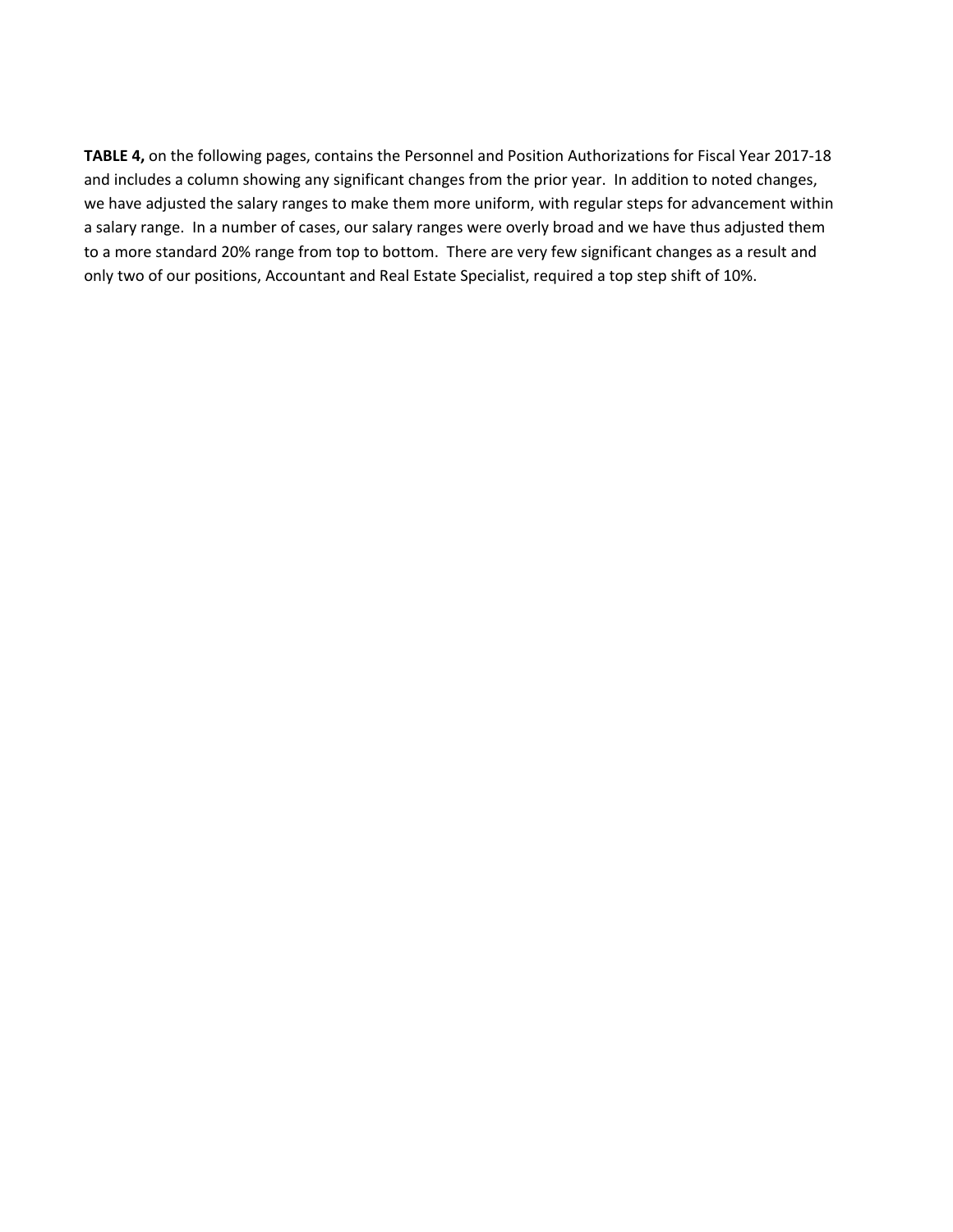| Position                                 | <b>FTE</b>     | <b>Salary Range Annual</b> |         | <b>Salary Range: Hourly</b> |        |                     |
|------------------------------------------|----------------|----------------------------|---------|-----------------------------|--------|---------------------|
|                                          |                | Low                        |         | Low                         |        | <b>CHANGE</b>       |
| <b>ADMINISTRATIVE</b>                    |                |                            | High    |                             | High   |                     |
| Accountant                               | $\overline{2}$ | 68,266                     | 82,971  | 32.82                       | 39.89  | Added One           |
| <b>Accounting and Payroll Assistant</b>  | $\mathbf{1}$   | 49,525                     | 60,195  | 23.81                       | 28.94  |                     |
| <b>Administrative Analyst/ Contracts</b> | $\mathbf{1}$   | 75,338                     | 91,582  | 36.22                       | 44.03  |                     |
| <b>Administrative Assistant</b>          | $\overline{2}$ | 44,866                     | 54,538  | 21.57                       | 26.22  |                     |
| Assistant Planner*                       | $\mathbf{1}$   | 64,979                     | 78,978  | 31.24                       | 37.97  |                     |
| <b>Assistant General Counsel</b>         | $\mathbf{1}$   | 129,709                    | 157,664 | 62.36                       | 75.80  |                     |
| Chief of Police                          | 1              | 154,190                    | 187,408 | 74.13                       | 90.10  |                     |
| <b>Chief Financial Officer</b>           | $\mathbf{1}$   | 207,355                    | 252,054 | 99.69                       | 121.18 |                     |
| Clerk of the Board                       | $\mathbf{1}$   | 68,266                     | 82,971  | 32.82                       | 39.89  |                     |
| Code Compliance Officer                  | 2.5            | 50,752                     | 61,693  | 24.40                       | 29.66  | Added One           |
| Communications and Marketing Manager     | $\mathbf{1}$   | 120,453                    | 146,411 | 57.91                       | 70.39  |                     |
| Community Outreach Coordinator           | $\mathbf{1}$   | 66,602                     | 80,954  | 32.02                       | 38.92  |                     |
| <b>Community Outreach Specialist</b>     | $\mathbf{1}$   | 103,854                    | 126,256 | 49.93                       | 60.70  |                     |
| Deputy General Manager                   | $\mathbf{1}$   | 227,781                    | 276,869 | 109.51                      | 133.11 |                     |
| <b>Fiscal Manager</b>                    | $\mathbf{1}$   | 117,520                    | 142,834 | 56.50                       | 68.67  |                     |
| General Counsel                          | 1              | 207,355                    | 252,054 | 99.69                       | 121.18 |                     |
| <b>General Manager</b>                   | $\mathbf{1}$   |                            | 293,655 |                             | 141.18 |                     |
| Human Resources Manager                  | $\mathbf 1$    | 114,650                    | 139,360 | 55.12                       | 67.00  |                     |
| Human Resources Principal Analyst        | $\mathbf{1}$   | 103,854                    | 126,256 | 49.93                       | 60.70  |                     |
| <b>Information Systems Specialist</b>    | $\mathbf{1}$   | 114,650                    | 139,360 | 55.12                       | 67.00  |                     |
| Legal Administrative Assistant           | $\mathbf{1}$   | 61,838                     | 75,171  | 29.73                       | 36.14  |                     |
| Payroll Technician                       | $\mathbf{1}$   | 49,525                     | 60,195  | 23.81                       | 28.94  |                     |
| <b>Procurement Coordinator</b>           | $\mathbf{1}$   | 96,450                     | 117,229 | 46.37                       | 56.36  | <b>Title Change</b> |
| Programming and Grants Manager           | $\mathbf{1}$   | 126,547                    | 153,816 | 60.84                       | 73.95  |                     |
| Real Estate Officer                      | $\mathbf{1}$   | 71,718                     | 87,173  | 34.48                       | 41.91  | <b>Title Change</b> |
| Real Estate Manager                      | $\mathbf{1}$   | 143,166                    | 174,034 | 68.83                       | 83.67  | <b>Title Change</b> |
| Senior Administrative Assistant          | $\mathbf{1}$   | 61,838                     | 75,171  | 29.73                       | 36.14  |                     |
| Senior Administrative Analyst            | $\mathbf{1}$   | 85,238                     | 103,626 | 40.98                       | 49.82  |                     |
| Senior Planner                           | $\mathbf{1}$   | 85,238                     | 103,626 | 40.98                       | 49.82  |                     |

| <b>CAPITAL POSITIONS</b>      |   |                       |         |       |       |                    |
|-------------------------------|---|-----------------------|---------|-------|-------|--------------------|
| Assistant Engineer *          |   | 81,141                | 98,634  | 39.01 | 47.42 | <b>Added Three</b> |
| Associate Engineer*           |   | 96,450                | 117,229 | 46.37 | 56.36 | New                |
| <b>Chief Engineer</b>         |   | 170,186               | 206,877 | 81.82 | 99.46 |                    |
| <b>Construction Manager *</b> | 0 | 158,038               | 192,109 | 75.98 | 92.36 | Deleted            |
| Deputy Project Manager *      |   | 170,186               | 206,877 | 81.82 | 99.46 |                    |
| Junior Engineer *             |   | 71,718                | 87,173  | 34.48 | 41.91 | Deleted Four       |
| Project Extra hires *         |   | Up to total<br>amount | 50,000  |       |       |                    |
| Construction Engineer *       |   | 106,454               | 129,397 | 51.18 | 62.21 | New Title          |
| Senior Rail Engineer *        | 0 | 143,166               | 174,034 | 68.83 | 83.67 | Deleted            |

**Subtotal Capital Full Time Equivalents (FTE)** 10

 $\mathsf{r}$ 

**Table 4 : Continued on Next Page (Page 1 of 2)**